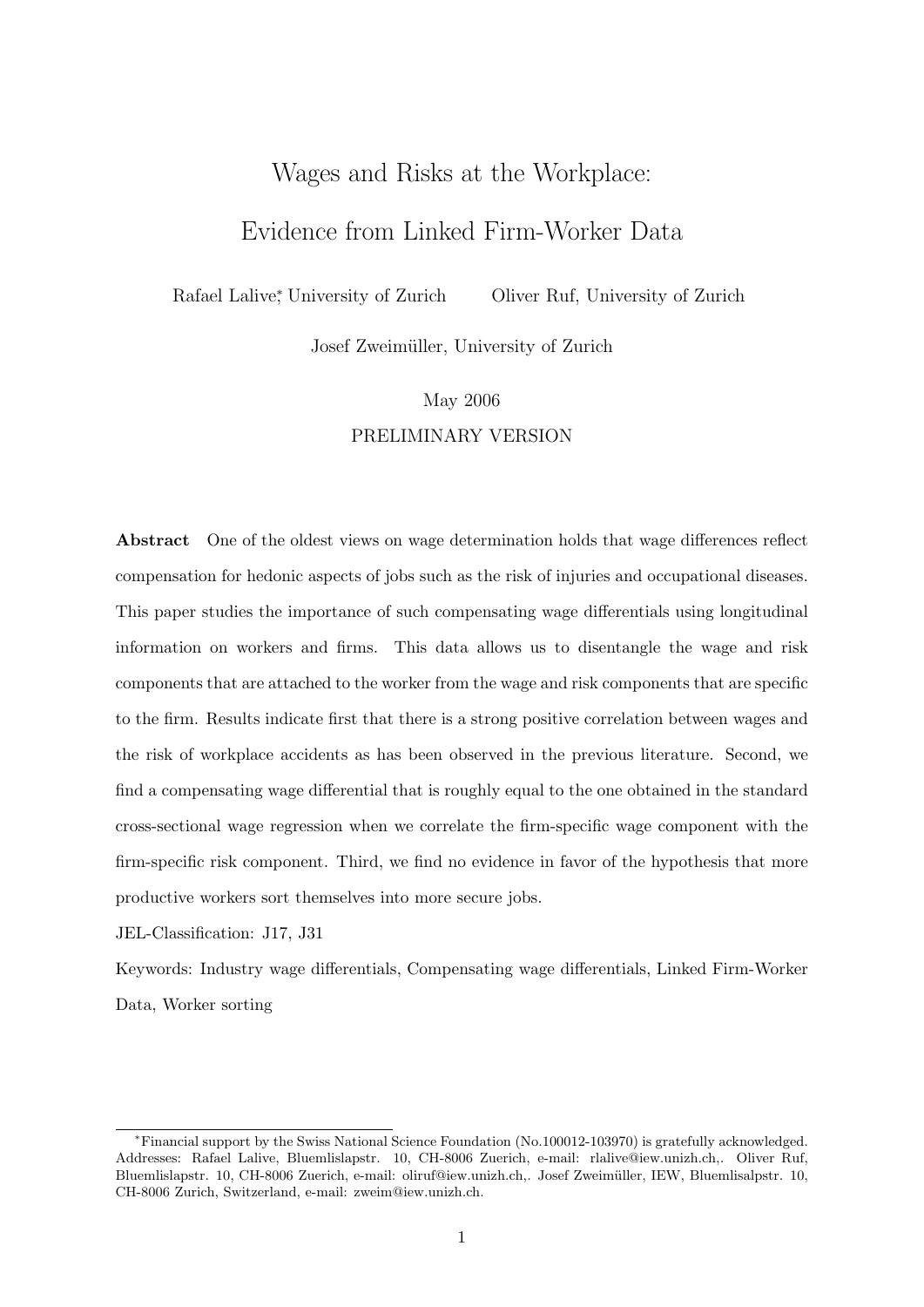"Virtually no matched worker-firm records are available for empirical research, but obviously are crucial for the precise measurement of job and personal attributes required for empirical calculations. Not only will the availability of such data produce sharper estimates of the wage-job attributes equalizing differences function, but also will allow more detailed investigations of the sorting and assignment aspects of the theory ..."

Rosen (1986), p.688.

# 1 Introduction

One of the oldest views on wage determination holds that wage differences reflect compensation for hedonic aspects of jobs such as the risk of injuries and occupational diseases. This paper studies the importance of such compensating wage differentials using longitudinal information on workers and firms. While 20 years ago, almost linked firm-worker data were available, in recent years many now linked firm-worker data sets have become available (for a survey, see Abowd and Kramarz, 1999). However, so far these data have not been used to shed new light on the question of compensating wage differentials. To large extent the reason is still the limited availability of data as suggested by Rosen (1986). While linked firm-worker data set are informative workers' wage histories at different firms, it typically does not report the corresponding information on job attributes. In this paper, we use a linked firm-worker data set that is informative on one particular dimension of job attributes: the risk of injury.

We argue that such matched employer-employee data allow identifying the building blocks of the theory – the firm-specific components of wages and risk. The risk of injury results from the interplay between the risk inherent in the workplace and the risk behavior of the workers. The theory of compensating wage differentials holds that workers subject to a higher firmspecific risk should be compensated by higher wages. In contrast, the risk that is attached to the worker, for instance, due to lack of dexterity, precaution, or diligence, should show up in lower wages. A worker more likely to cause a workplace accident has a lower expected productivity which1 should result in a wage penalty.

Our empirical analysis relies on administrative data from Austria covering about 660,000 male blue collar workers employed in more than 60,000 firms. A unique feature of our data is that we can observe, for each individual in this dataset, the number, the exact timing (on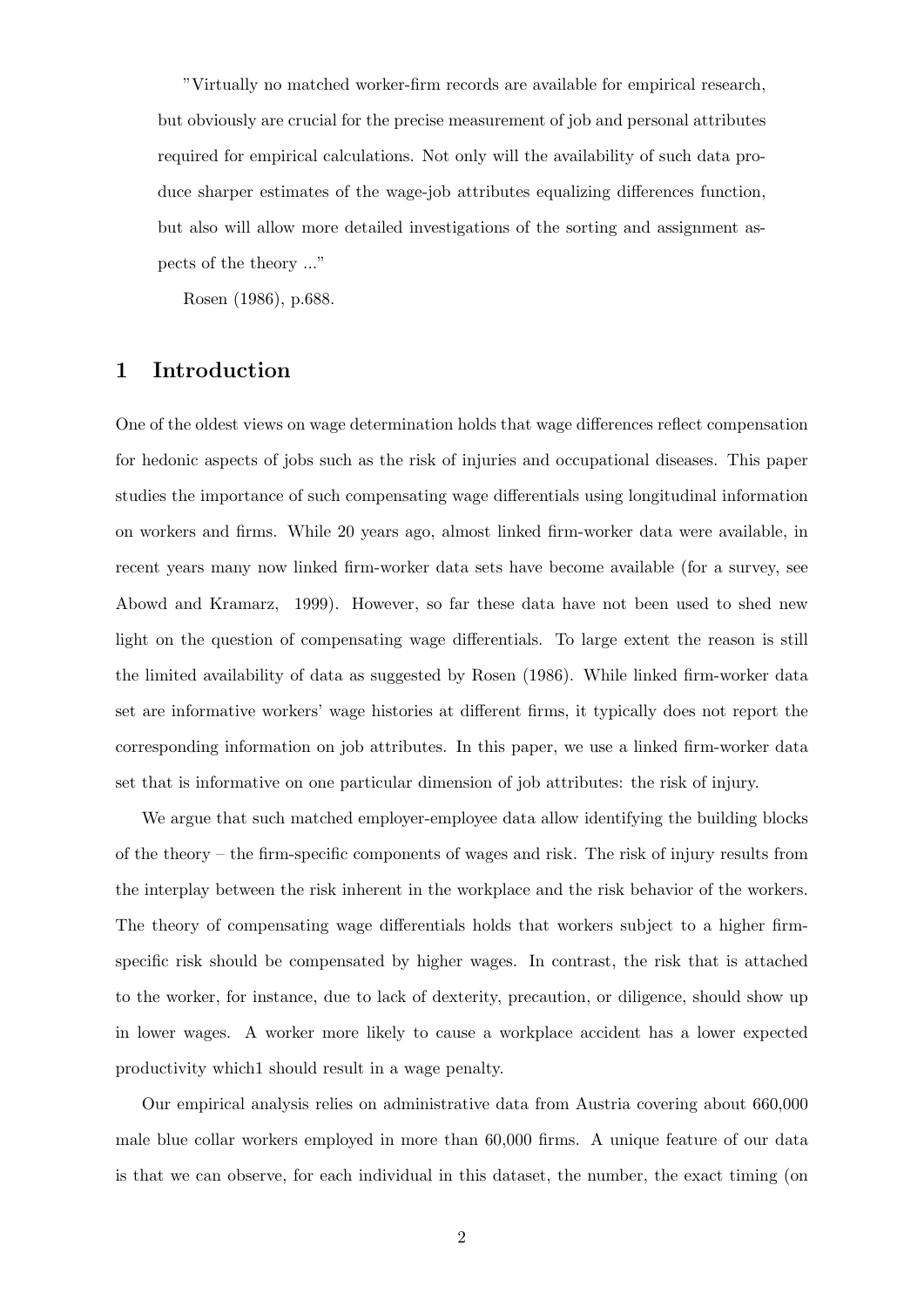a daily basis), and severeness (as measured by duration off work) of workplace accidents over the period January 2000 to December 2002. Since our dataset covers the universe of Austrian employees and since we know for each worker at which date he or she is employed at which firm, we have also exhaustive information on injuries at the firm-level. This allows us to disentangle risk components that are attached to the worker from risk components that are specific to the firm.

Our empirical strategy is as follows. We then make use of the information provided by linked firm-worker data. Using econometric techniques developed by Abowd, Creecy, and Kramarz (2001) we split up observed wages into a worker-component (a "fixed" worker wageeffect) and firm-component (a "fixed" firm wage-effect). We proceed in an analogous way for observed injuries to disentangle the risk inherent to the workplace from the risk implied by the behavior of the worker. While neither the fixed firm risk-effects nor the fixed worker riskeffects are informative at the individual level (because they reflect mainly good or bad luck), we argue that these measures are informative when they are aggregated. When aggregated at a sufficiently high level, the random component is averaged out and variation across industries in the resulting indicators should reflect, respectively, differences in both true workplace risks and differences in risk behavior of workers.

Hence our empirical strategy adds two elements to existing studies. First, by identifying the relationship between firm-wage components and workplace-specific injury risks it identifies the building blocks of the theory and provides refined empirical estimates for the hedonic wage injury risk hedonic wage function. Second, by identifying the worker wage-components and the risk-components that are due to worker behavior, our results also shed new light on the hypothesis that workers with higher earnings capacities sort themselves into more secure jobs.

Our empirical analysis produces several interesting results. First, our data set reproduces the typical findings obtained from cross-sectional hedonic wage regressions. These studies regress individual wages on aggregate industry (or occupational) injury risk from which the value of a statistical injury can be calculated. The implied value of a statistical (non-fatal) injury in our data set is about 64,000 USD which is within the range of 20,000 to 70,000 USD that is found in samples from other industrialized countries (Viscusi and Aldy, 2003). Second, the estimated compensating differential (and the estimated value of a statistical injury) does not change strongly when we focus on the building blocks of the theory. Regressing the firm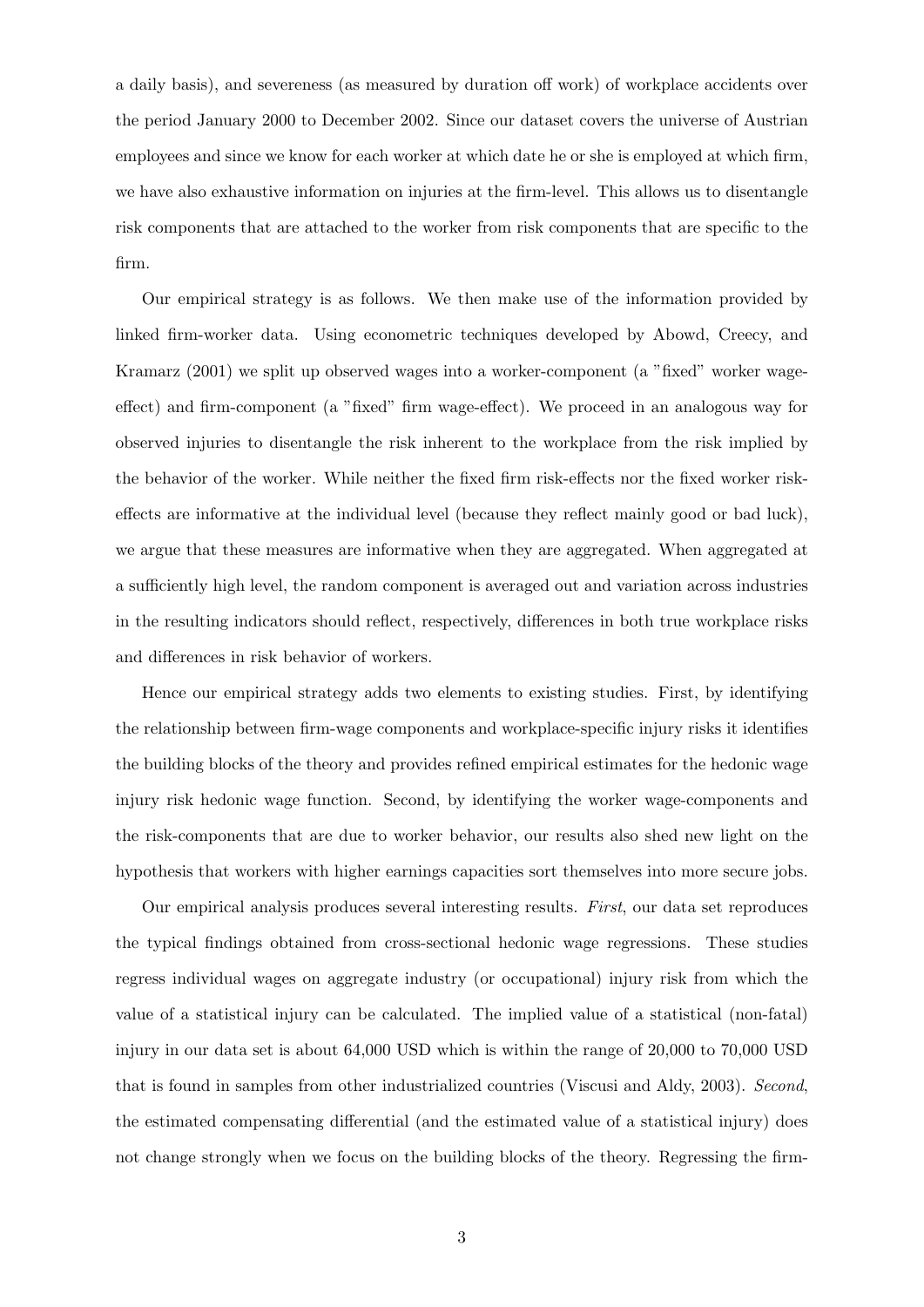specific wage component on (aggregated) firm-specific risk-components, we find a compensating wage differential that is of roughly equal size as the one obtained in the standard cross-sectional wage regression. This result turns out rather robust and holds for workers in different age groups. We also find that our results remains unchanged when we use the expected days off work (rather the expected number of injuries) per 100 workers as the relevant risk indicator. Third, we find no evidence for a bias of the compensating differential obtained from a standard cross-sectional hedonic wage function that can be attributed to unobserved worker productivity. More precisely, we find that workers with a higher earnings capacity (a higher fixed worker wage-effect) are not more likely to be employed in industries with a lower workplace risks. In the construction industry, we even find that workers with higher earnings capacity are even willing to take higher risks. In non-construction industries, no significant relationship between (aggregated) firm-specific risks and workers' earnings capacities exists.

The paper is organized as follows. Section 2 discusses related literature. Section 3 presents a very simple model of wage determination where workers differ in their ability to avoid workplace accidents and firms differ in the riskiness of workplaces they offer. Section 4 presents the data and gives first descriptive evidence on the relationship between the injury risk and earnings. Section 5 briefly discusses the econometric methodology to disentangle worker and firms effects for both earnings and injury risks. Section 6 presents the main results and checks their robustness. Section 7 concludes.

# 2 Related Literature

Among the early papers that study the role of on-the-job risk of wage on the U.S. labor market are Thaler and Rosen (1975), Brown (1980), Leigh (1981), and Arnould and Nichols (1983) who use risk data collected by Society of Actuaries for 1967. Other papers, like Hamermesh (1978), Viscusi (1979, 1980), and Fairris (1989) find that self-reported riskiness of one's job is significantly positively related to on an individual's wage. Duncan and Holmlund (1983), using Swedish data, show that longitudinal data may be necessary to reveal any significant compensating differential of job disamenties.

A major issue in the empirical literature of estimating compensating wage differentials is the issue of sorting. Many authors have argued (e.g. Hwang, Reed, and Hubbard, 1992) that worker's unobservable (to the researcher) productivity characteristics (such as talent, innate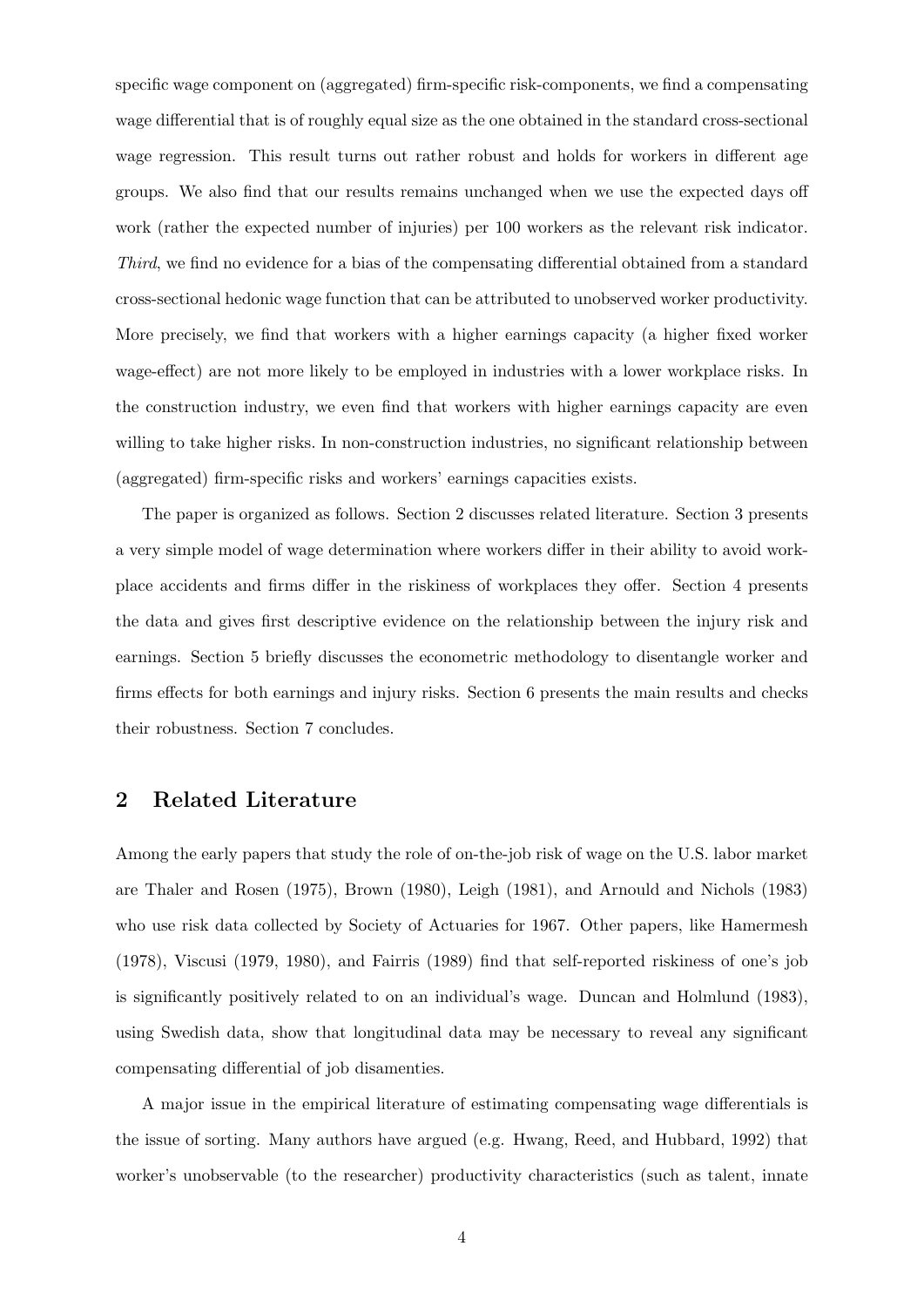ability) fundamentally bias downward the estimated compensating differential for job disamenities. The reason is that, when workplace safety is a normal good, workers with a high earnings potential will select themselves into the less risky jobs. Using simulation techniques Hwang et. al (1992) show that failing to account for such differences in unobservable productivity may lead to a strong downward bias of compensating differential and even to "wrongly signed" coefficients. However, Shogren and Stamland (2002) show that when workers differ in the ability to avoid risk, the standard hedonic wage regression may bias the compensating wage differential upwards. They show that also this bias could be very large.

A further related paper is Garen (1988) who emphasizes the importance of the issue that individuals may systematically differ in productivity-relevant characteristics, specific to dangerous job. Garen mentions that some workers are "coolheaded" making them more productive on a dangerous job but such characteristics may not be relevant in a safe job. Garen (1988) and DeLeire and Levy (2004) use instruments such as family characteristics. The idea is that being responsible for others lets individuals choose less dangerous jobs. These papers find evidence for the sorting hypothesis.

A further related strand of the literature explores to which extent observed industry wage premiums are associated with wages compensating for on-the-job risk. Leigh (1995) and Dorman and Hagstrom (1998) compare models with and without dummy variables for industry affiliation and conclude that industry-wage differentials reflect to a large extent risk-premiums.

The recent literature addresses the problems with measuring compensation for risk. Ashenfelter and Greenstone (2004) and Ashenfelter (2006) use mandated speed limits to measure the value of a statistical life. Halliwell and Huang (2005) use information on life satisfaction, wages, and workplace characteristics to identify compensating wage differentials. Linked firmworker data have not been used to study the importance of compensating wage differential for workplace injury risks. The only exception known to us is the paper by Dale-Olsen (2005) who estimates workers' the marginal willingness to pay for safety using linked firm-worker data from Norway. However, the focus in his paper is on dynamic aspects of worker and firm behavior such as quits and job durations whereas our paper focuses on the issue of distentangling worker and firm effects in the hedonic wage equation and discuss the involved sorting issues.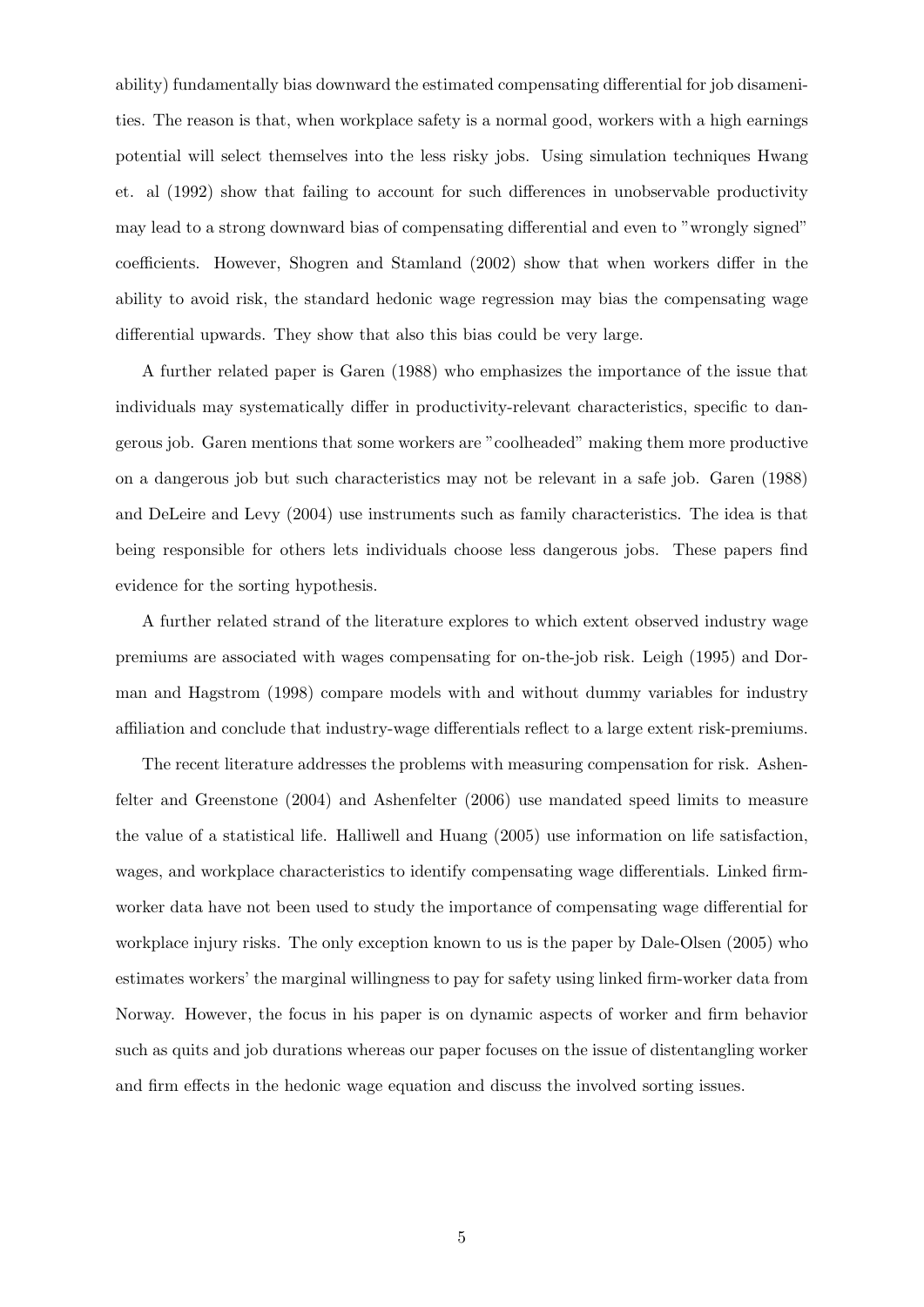### 3 A Simple Model

Consider a simple model of wage determination and non-fatal injury risk, inspired by Viscusi and Aldy (2003). Denote by w a worker's wage and, respectively, the utility with and without an injury by  $U(w)$  and  $V(w)$  with standard assumptions  $U'(w) > 0 > U''(w)$  and  $V'(w) >$  $0 > V''(w)$ . The probability that an injury occurs is given by p. Assume for simplicity that the utility in the case of an injury  $V(w) = (1 - k)U(w)$  where k should be thought of as a measure of the severeness of an injury. This lets us write the worker's expected utility as  $EU = [1 - p(1 - k)] U(w).$ 

Now assume that the hedonic wage function is linear and given by  $w = h + \beta p$  where h denotes a worker's earnings capacity and  $\beta$  is the compensating wage differential. Substituting the budget constraint into the expected utility expression, the optimal level of risk chosen by the worker is implicitly given by the first order condition

$$
\frac{\partial EU}{\partial p} = -(1 - k)U(w) + [1 - p(1 - k)] \beta U'(w) = 0.
$$

Using this condition, we can now easily study how the optimal level of risk-taking varies with a worker's earnings capacity. Implicitly differentiating the  $p$  with respect to  $h$  shows that

$$
\frac{dp}{dh} = -\frac{1}{\beta} \frac{(1-k)U'(w) - [1 - p(1-k)] \beta U''(w)}{2(1-k)U'(w) - [1 - p(1-k)] \beta U''(w)} < 0
$$

workers a higher earnings capacity unambiguously reduces the degree of risk that workers are willing to take. A corollary of this result is that, when variation in wages is to a large extent due to unobserved productivity of workers, estimating compensating wage differentials from cross-sectional data suffer from ability bias and will underestimate the true compensating differential.

A further potentially important dimension of sorting concerns the ability of individuals to cope with risky workplaces. The reason why an industry can have a high number of injuries is twofold. On the one hand, there are differences in injury rates because there are differences in risks embodied in the workplace. This is emphasized by the standard compensating wage differentials theory. On the other hand, there are differences in industry injury rates because different industries select different workers. When workers differ in their ability to cope with workplace risks – because of differences in worker's dexterity, precaution, and diligence, there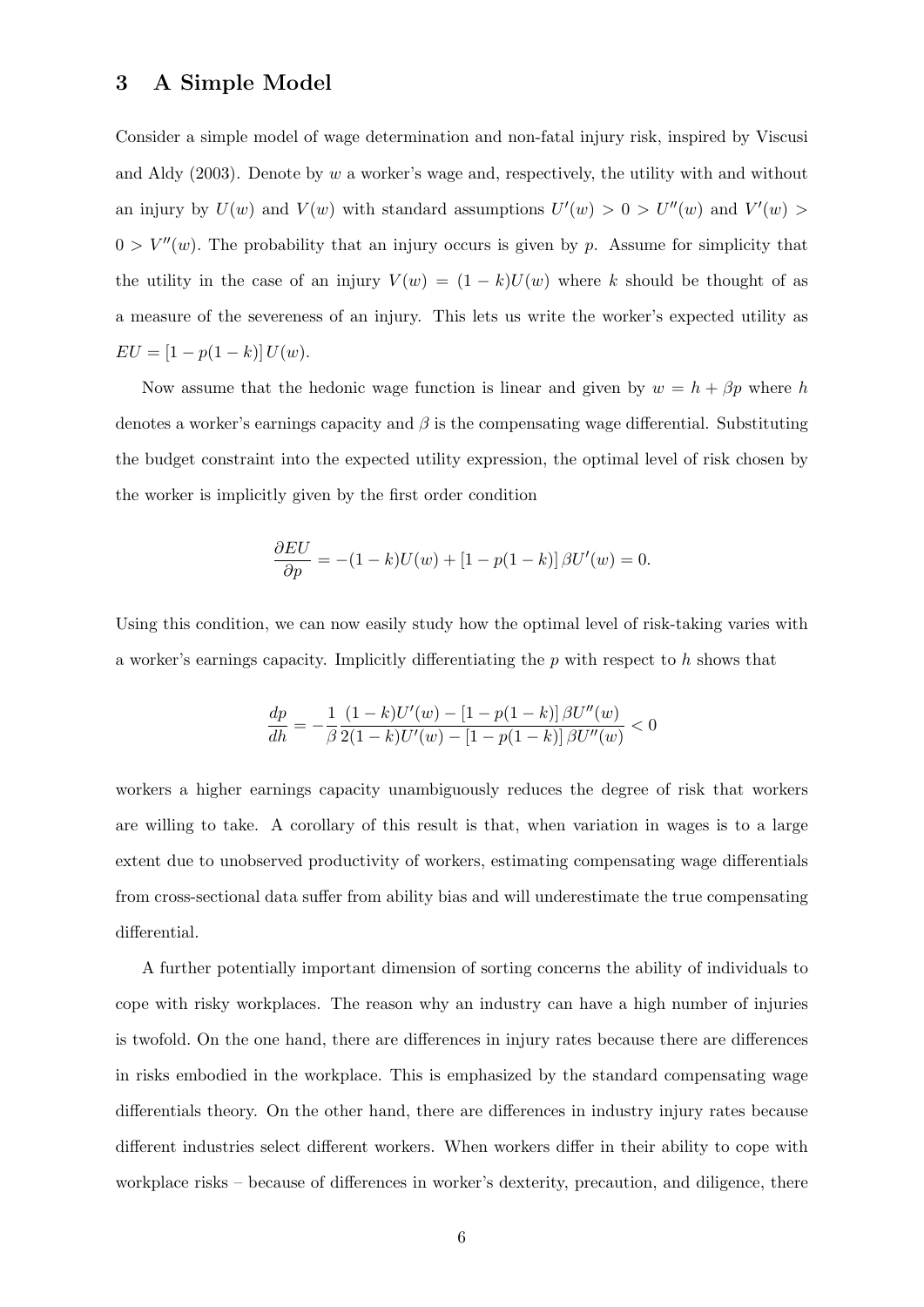may be further sorting of workers across high- and low-risk industries. It is straightforward to explore this argument in the context of the above model. Assume workers differ in the ability to avoid an injury and that the probability that a worker of type  $\pi$  experiences an injury is given by

$$
p(\pi) = p\pi
$$

where  $\pi > 0$  says that a worker of type  $\pi$  is  $\pi$  times as likely to experience an injury than the average worker. (Of course, it must be that  $\pi^{\max} < 1/p$ ).

The objective function now is  $EU = [1 - p\pi(1 - k)]U(w)$  which the worker maximizes under the same hedonic wage equation as above.<sup>1</sup> Under this assumption the first order conditions changes only slightly to

$$
\frac{\partial EU}{\partial p} = -(1 - k)\pi U(w) + [1 - p\pi(1 - k)] \beta U'(w) = 0.
$$

Implicitly differentiating the first order condition for p with respect to  $\pi$  yields

$$
\frac{dp}{d\pi} = -\frac{1}{\beta} \frac{(1-k)U(w) + p(1-k)\beta U'(w)}{2(1-k)\beta U'(w) - [1 - p(1-k)]\beta^2 U''(w)} < 0,
$$

which implies that high-risk workers will sort themselves into low-risk workplaces.

# 4 Data

We assess the extent to which wages compensate for injury risks with linked employer-employee data from Austria. We use data from two different sources: (i) the Austrian social security data (ASSD) and (ii) the Austrian statutory accident insurance (Allgemeine Unfallversicherungsanstalt, AUVA). These datasets were merged for the purpose of this study on an individual (and anonymized) basis. The available data include the universe of Austrian private sector wokers who were employed at some date between January 1, 2000 and December 31, 2002. The ASSD reports the workers' complete employment and work history since January

<sup>&</sup>lt;sup>1</sup>One could further assume that it matter for the compensation of a worker how able he or she is in coping with workplace risks. Realistically, the occurrence of an injury will be associated with lower output, so the expected productivity of a high-risk workers will be lower. On a perfect labor market (where a worker's risk is common knowledge) this should result in a lower output. Hence, ceteris paribus, a worker with low ability to cope with workplace risks should also get lower wages. One possibility to include this argument into the above framework is to assume a hedonic wage equation of the form.  $w = h + \beta p - \gamma \pi$ . Assuming such a hedonic wage equation does not, however, change the results concerning the sorting of high-wage and high-risk workers across industries.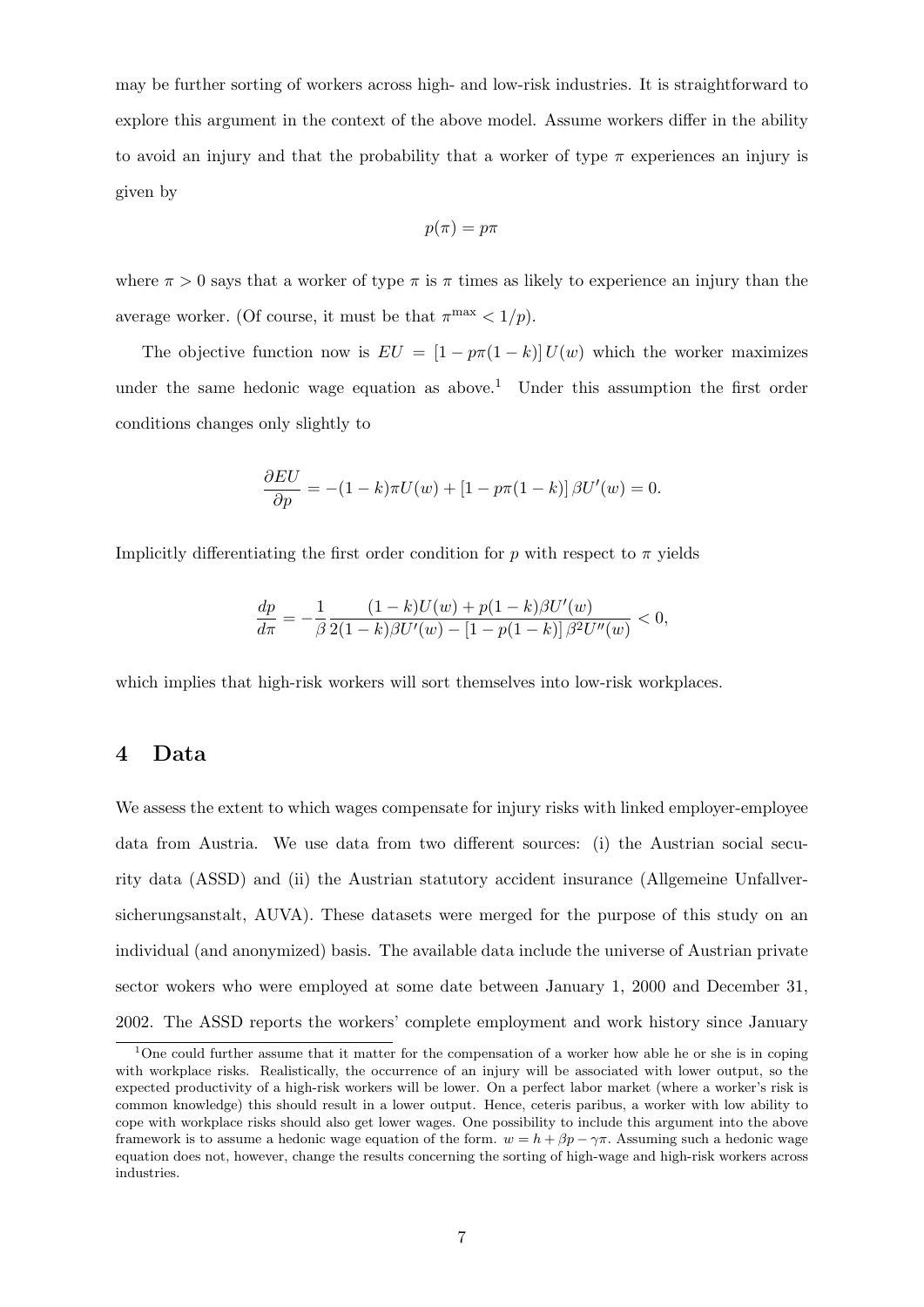1, 1972 and the AUVA-data report the complete history of occupational injuries (incidence and duration) between the period January 1, 2000 and December 31, 2002. Both data sets are linked via an individual identifier (the workers' anonymous social security number). Because the ASSD reports, on a daily basis, during which dates a worker was employed at which firm and because our dataset includes the universe of all private sector workers, we can infer the firms' history of occupational injuries over the period January 1, 2000 to December 31, 2002.

The AUVA data report the complete history of occupational injuries for each worker, the severeness of the injury (as measured by degree of disability) and the duration of the injury, and the exact date of the injury. Moreover, the data report the amount and duration of disability benefits that an individual has been drawing over this period.

The ASSD covers all private sector employees and reports the full employment and earnings history on a daily basis since January 1, 1972. The ASSD contains all data necessary to calculate old age social security benefits. (Benefits levels depend both on previous earnings and on the number of months during which social security contributions were paid.) Since contributing to the old age insurance fund is mandatory and since non-compliance with reporting rules are subject to sanctions (fines), this data set contains high-quality information on workers employment and earnings history.

Our empirical analysis is confined to workers in the age group 25-65. As the data report daily earnings but does not provide information on average working hours per day, we focus on male workers (where variation in wages results predominantly from variation in hourly wages rather than variation in daily hours worked) and exclude female workers (many of whom work part-time). Furthermore, occupational injuries are much more prevalent in blue collarjobs, we exclude white collars. We also excluded multiple job-holders, workers with wages below the social security threshold (Mindestgrenze) and above the social security earnings cap  $(H\ddot{o}chstbemessung grundlage).$ <sup>2</sup> Furthermore, as identification of firm- and worker-components in earnings and risks can only accomplished for workers moving between firms, we could only concentrate on those subset of workers and firms for which identification of both worker and firm effects could be accomplished. We ended up with 618,174 male blue collar workers working in 62,497 firms. We split the three years period 2000 - 2002 into six semesters (using wage

 $2F$ or earnings below the Mindestgrenze and the part of the earnings above the Höchstbemessungsgrundlage, workers do not have to pay social security contributions. For the former group, records are incomplete. For the latter group, we do not know the exact amoung of earnings (we only know that earnings are above the cap). Applying both criteria lead to exclusion of 4014 workers.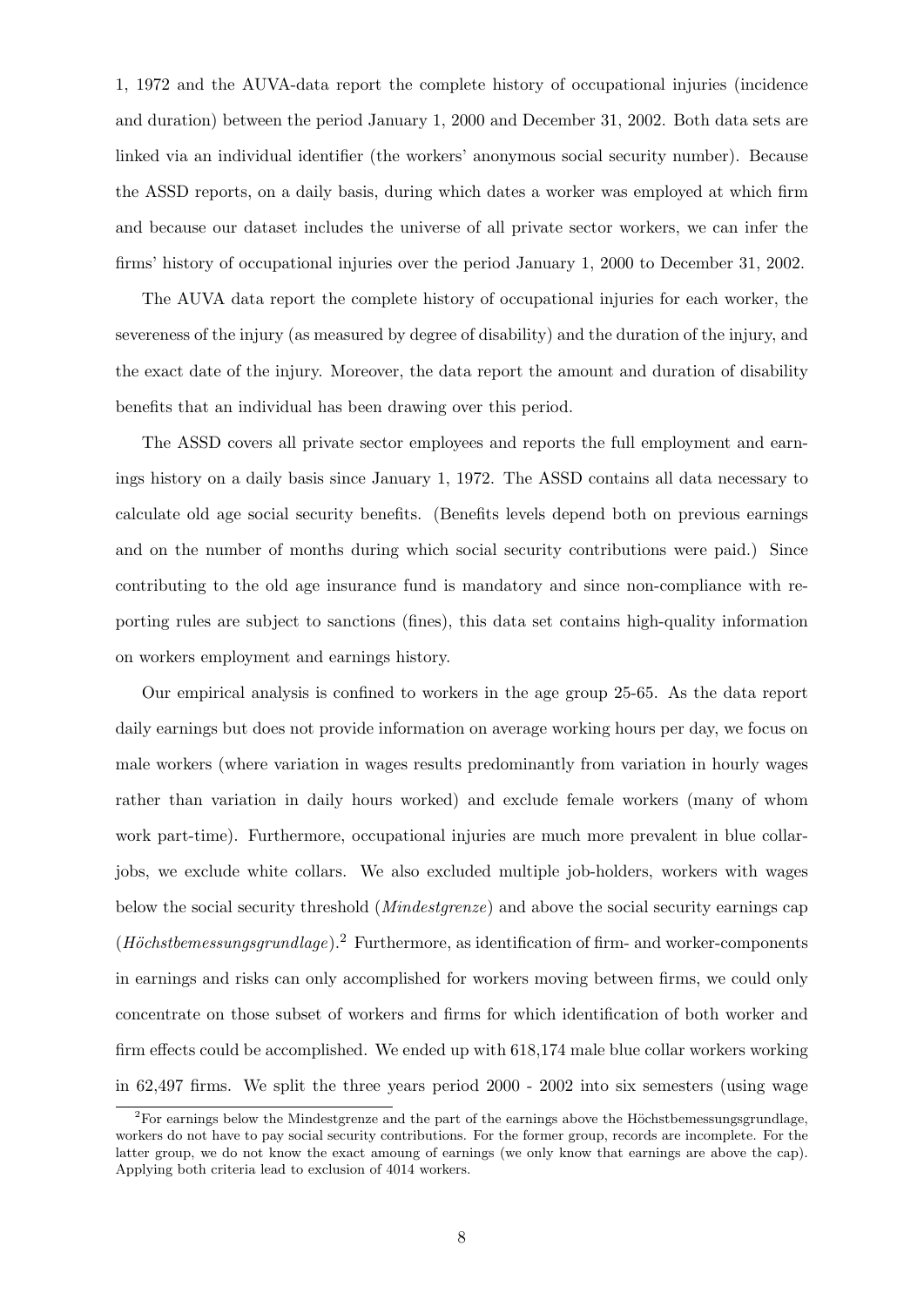observations at May 10 and November 10 of each year) and calculating flow variables (such as the number of injuries, days of work experience, etc. on a semester basis). In total this lead to 2,846,102 observations.

Table 1 reports descriptive statistics for this sample. The yearly risk of an injury per 100 full-time workers is 7.2. Notice that this is a rather high number when compared to statistics from other data sources. The reason is twofold. First, we focus on male blue collar workers, a group that is typically employed in more risky workplaces. Second, we define the risk of an injury as the number of workplace injuries within one year, divided by the number of calendar days during which workers were in employment. This implies that spells of unemployment (or other non-employment) are not counted in the denominator of the risk-variable. The number of lost working days per 100 workers is about 97 days. Again, this number is somewhat higher than those found in other data sets because we focus on male blue collars. The average daily wage in the sample is about 97 Euros (or 120 USD). On average, workers in our data set have 16.8 years of work experience since January 1972, were employed since 7.3 years with their current firm, and are 39 years old. The size of the firm in which the typical worker is employed is 467.

#### Table 2

### 5 Methodology and Empirical Strategy

This section discusses the decomposition of the log of earnings per day into a worker effect, a firm effect, and an error term. Moreover, the section discusses how to separate the risk of injury into worker and firm effects.

### 5.1 Decomposing Wages

Let  $w_{it}$  be the log earnings per day of worker i at time t, let  $x_{it}$  denote the time-varying characteristics, and let  $J(i, t)$  be the identification number of the firm at which worker i is employed at time  $t$ . We assume that

$$
w_{it} = x_{it}\beta^w + \theta_i^w + \psi_{J(i,t)}^w + \epsilon_{it}^w
$$
\n<sup>(1)</sup>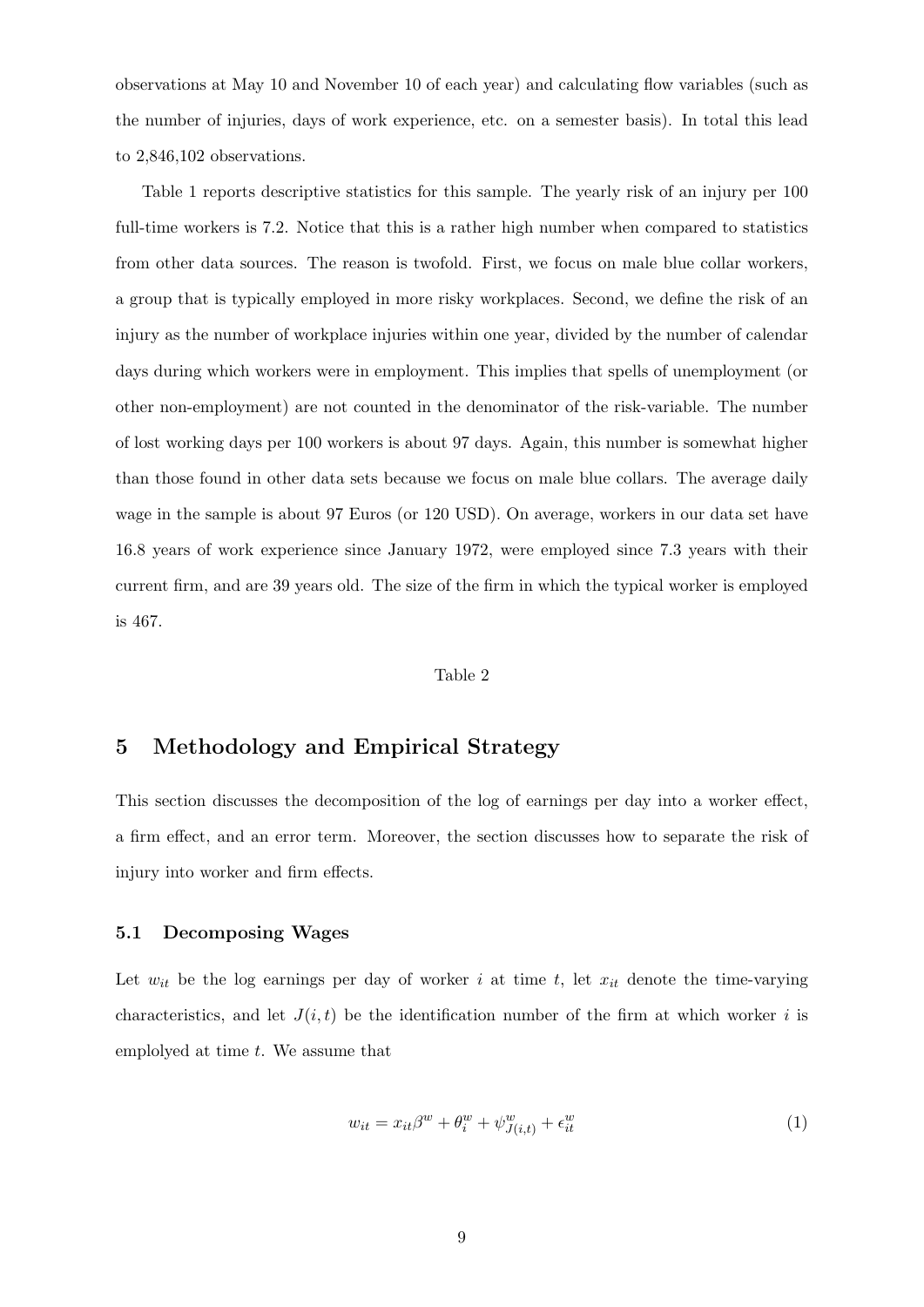and

$$
E[\epsilon_{it}^w|i, t, J(i, t), x_{it}] = 0
$$
\n
$$
(2)
$$

The wage policy of the firm is modelled as simple as possible.<sup>3</sup> The firm effect in the wage rate,  $\psi_j^w$ , captures the wage differential earned in the present firm compared to the average firm in the dataset. The worker's wage component,  $\theta_i^w$ , reflects differences in pay due to time-invariant characteristics of each worker such as ability but also education.<sup>4</sup> Thus, the worker effect in the wage rate measures the extent to which compensation for skill is important. Finally, the parameter  $\beta^w$  measures economy-wide returns to experience or productivity increases (see the following section for a definition of the vector  $x$ ).

Intuitively, the worker effect on the wage and the firm effect on the wage can be separated by observing workers moving between firms. The wage change associated with a job change provides information on the firm effect of the new firm relative to the firm effect in the old firm. The main statistical assumption is the assumption of exogenous mobility between employers (equation 2). This assumption basically ensures that the model is identified. The exogenous mobility assumption rules out correlation between unmeasured time-varying effects on the wage rate captured by  $\epsilon_{it}^w$  with the person effect  $\theta_i^w$ , the firm effect  $\psi_{J(i,t)}^w$  or the time-varying observed effects  $x_{it}$ . Note, however, that this assumption does not rule out that workers move to better paying firms. Correlation between the firm effect and the mobility decision does not imply that the assumption of exogenous mobility is invalid. Furthermore, in previous work we find that endogenous mobility does not lead to a strong bias in decomposing wages (Gruetter, and Lalive, 2004).

Direct estimation of the model (1) by least squares is impossible because this is a large twoway fixed effect problem. While we can eliminate the worker fixed effect by taking deviations from worker means, there are still more than 60,000 firm effects that need to be estimated (Abowd et al., 1999). This paper uses a modified version of the iterative algorithm proposed in (Abowd et al., 2002) to solve for the least squares parameter estimates  $\beta$ ,  $\theta_i$ ,  $\phi_j$ , and  $\hat{\gamma}_j$  (see appendix for a description of our algorithm).

 $3A$  more elaborate model for the wage policy allows for firm-specific returns to tenure. However, keeping the wage policy of the firm as simple as in equation 1 allows identifying the wage policy for a larger number of firms because only one parameter per firm needs to be estimated. Moreover, allowing for firm-specific returns to seniority does not affect results of the wage decomposition (Gruetter and Lalive, 2004).

<sup>4</sup>Recall that our data do not have information on education.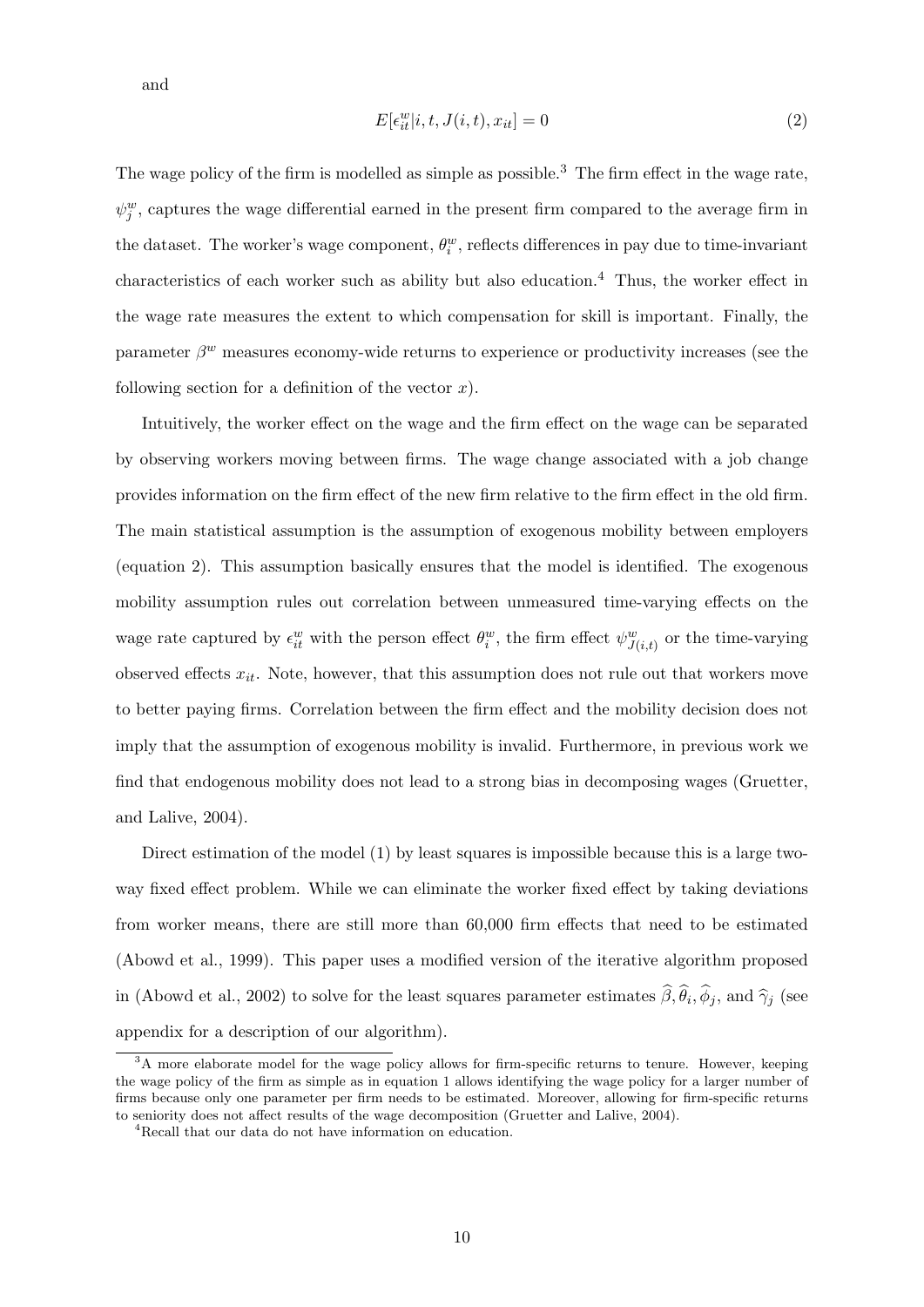### 5.2 Decomposing Injury Risk

This paper argues that injuries or illnesses are generated by factors which are firm specific (technology, safety regulations, work stress, ...) and by factors which are worker specific (ability, skill level, ...). Because workers need to be compensated only for the risk of injury or illness that is imposed on them by the job, we are also interested in measuring the firm's contribution to the risk of an injury or illness. We therefore propose the following statistical model for the relative risk of an injury or illness of worker i in the half-year  $t$ ,  $R_{it}$ 

$$
R_{it} = x_{it}\beta^R + \theta_i^R + \psi_{J(i,t)}^R + \epsilon_{it}^R
$$
\n(3)

and

$$
E[\epsilon_{it}^R|i, t, J(i, t), x_{it}] = 0 \tag{4}
$$

Equation (3) holds that the risk of an injury or illness is generated by time-varying individual characteristics,  $x_{it}$ , by the firm-effect in risk  $psi_j^R$ , and by the worker effect in risk  $\theta_i^R$ . The exogenous mobility assumption (4) is required for identification of this model. We estimate this model again using the iterative algorithm that finds the least squares solution. Fitting ordinary least squares is appropriate even though the dependent variable is censored at zero because we are interested in measuring the expected relative risk conditional on the characteristics  $x$ , the firm identifier, and the worker identifier. (We do not have a model for underlying propensity to have an injury or illness.) Moreover, note that average predicted risk of a worker or a firm turns out to be non-negative because ordinary least squares fits the average risk of each worker or firm. Thus, there is no problem with 'non-sensical' risk predictions.

Note that our estimates of the underlying firm effect and worker effect in risk are noisy because our data cover only a three year period. For instance, a worker who happens to have an accident in half-year t will have a very high estimated worker effect  $\hat{\theta}_i^R$  even though the underlying true worker effect might be small. This is a problem, however, that is common to all objective measures of risk. The literature has commonly dealt with this problem of noise by aggregating the risk measure either to the firm or the industry dimension (Viscusi and Aldy, 2003).

We therefore aggregate the estimated firm effects,  $\hat{\psi}_{it}^R$ , and worker effects,  $\hat{\theta}_i^R$ , in risk to the industry / large firm level (see following section for details). The industry average firm effect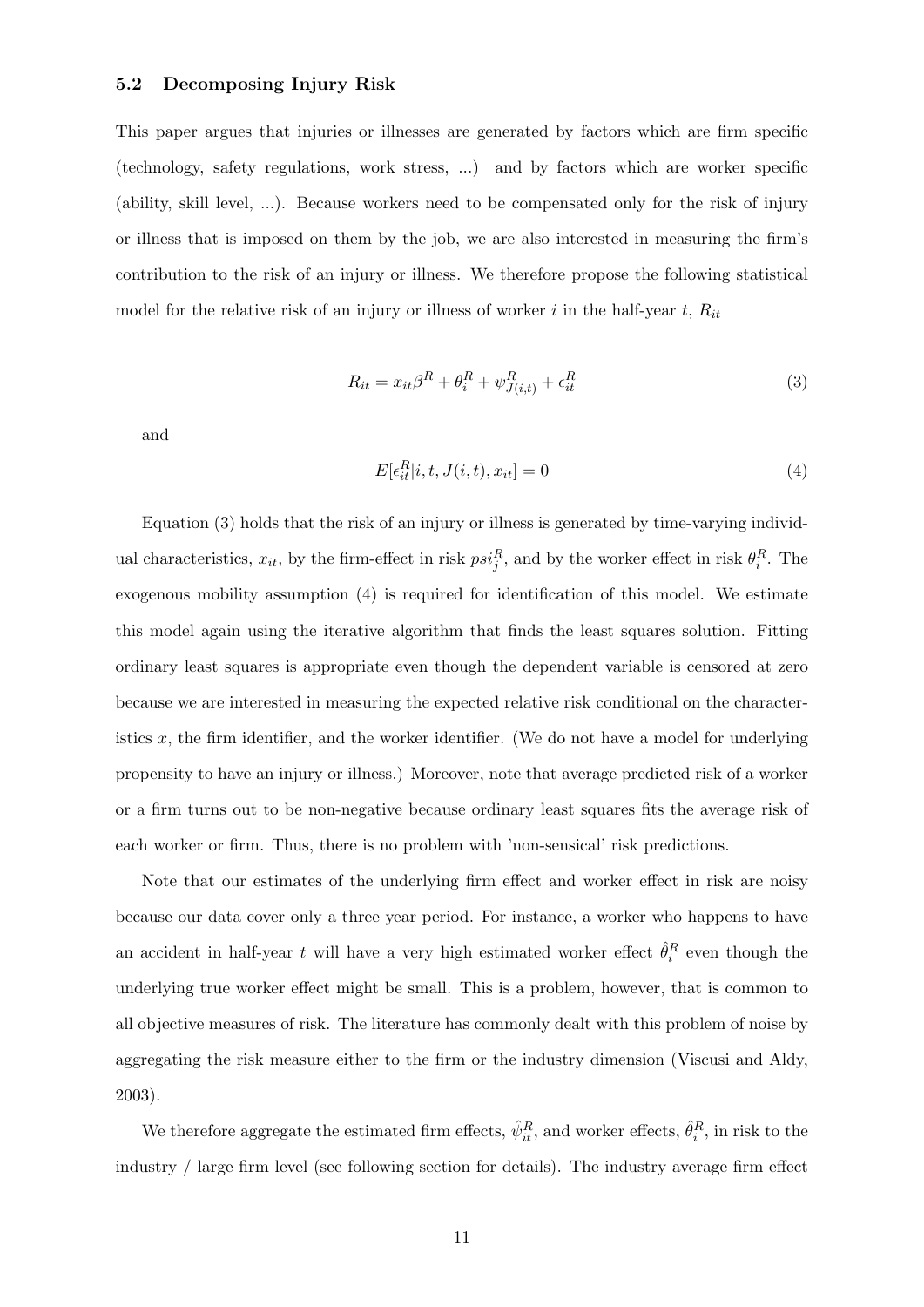in risk captures the average risk imposed on workers by the characteristics of their workplace. Arguably, this is the component of overall risk in the industry that needs to be compensated. In contrast, the industry average worker effect captures the average ability to avoid risks of workers in a particular industry. Importantly, these industry average firm and worker risk measures are much less strongly affected by noise than the individual data. We can therefore reliably assess the compensating wage differential for risk using the industry risk measure.

# 6 Estimating the Compensating Differential for Injury Risk

In this section we use the decompose both observed injury-risk and observed wages into firmand worker-components. We then use these estimated quantities and explore the relationship between on-the-job risks and wages. Taking these estimated worker fixed effects at face value we are able to say more about sorting of workers across industries. In particular, we will interpret the estimated fixed worker wage-effect as a measure of a workers productivity and the industry mean of the estimated fixed worker risk-effect as a measure of the ability to avoid risk of the average worker within an industry. Provided these interpretations are correct, we are able to characterize in more detail than previous studies the sorting of workers across industries.

### 6.1 Main Results

We are now able to present our main results. Figure 1 plots, at the 2-digit industry level, the mean log-wage against the mean injury risk. Clearly there is a positive association between these two variables, albeit there is also considerable variation around the regression line. A simple (weighted) linear regression of the wage- on the risk-measure reveals a positive and significant association between wages and workplace risks.

### Figure 1

Table 2 shows the corresponding regression results. Column 1 in Table 2 reports the coefficient of a standard hedonic wage function, that regresses this aggregate industry risk indicator on the individual wage rate. We include age, the duration of the current job (tenure), and calendar-time dummies as additional regressors. It turns out that, after controlling for these characteristics, workers who are employed in industries with a greater injury risk earn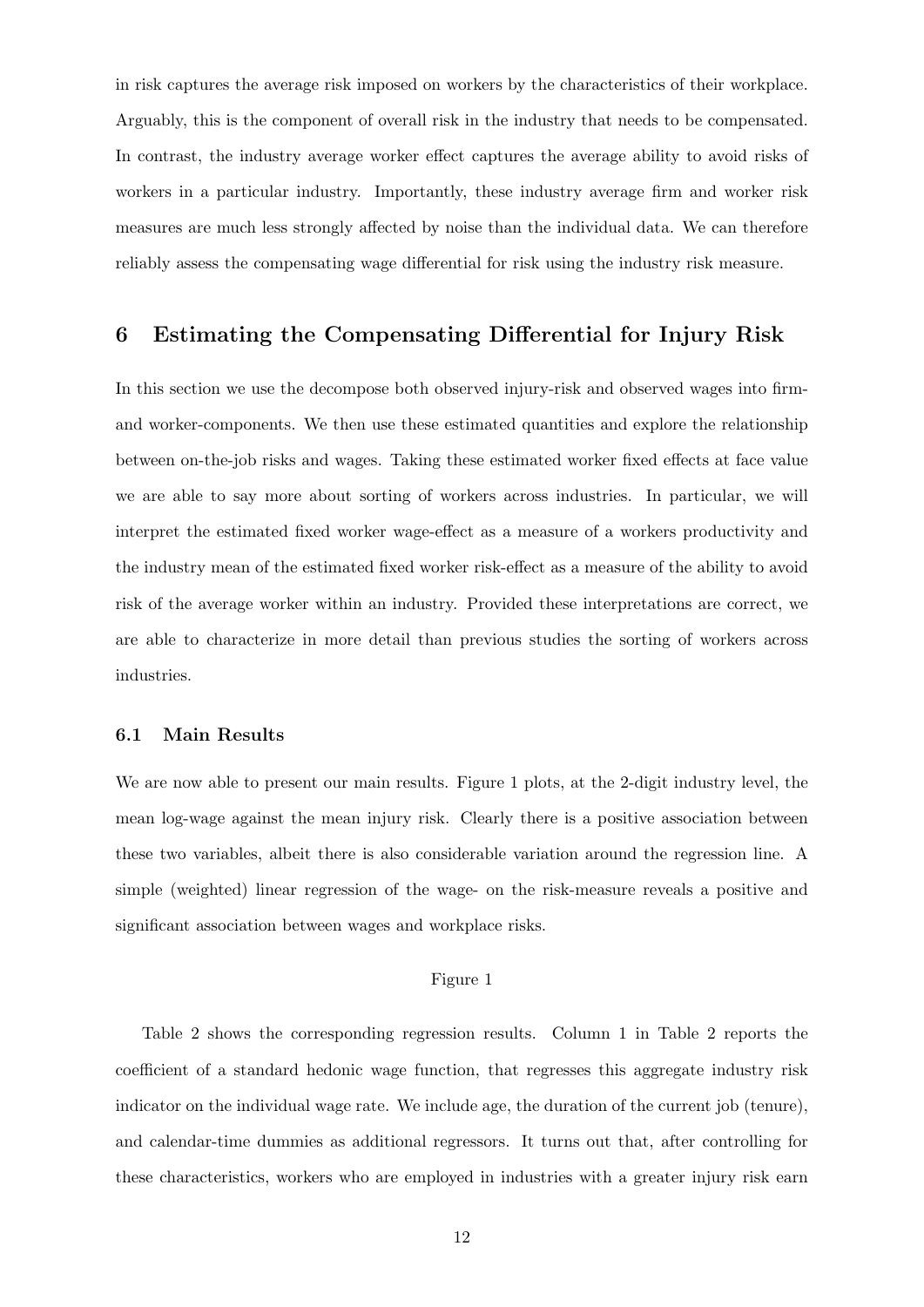higher wages. However, estimating industry-clustered robust errors, it turns out that the coefficient of the risk variable is barely significant. The coefficient of 0.0202 means that, for avoiding one additional accident in 100 within a year, a worker is willing to sacrifice 1.9 percent of his yearly earnings. Put differently, to avoid 1 injury per year, 100 workers would be willing to pay 2.02 times a yearly income. A yearly income of an Austrian blue collar workers is about 25,000 Euros (32,000 USD). Hence the value of a statistical injury would be roughly 50,000 Euros (64,000 USD). This number is within the range of 20,000 to 70,000 USD that is reported in Viscusy and Aldy (2003) for other studies. Hence we find that Austrian data reproduce studies from other industrialized countries rather well.

### Table 2

Figure 2 makes use of information provided by linked firm-worker data. We first decompose, for each observation in our data set, the observed wage into a firm- and a worker-component (using the procedure described in the last Section). We then aggregate the estimated firm- and worker-effects to the industry level and plot the resulting industry means against the average industry injury risk. Panel A of Figure 2 shows the relationship between the (industry-mean of the) firm wage-component and industry injury risk, whereas Panel B shows the corresponding relationship between the (industry-mean of the) worker wage-component and the industry injury risk. From Figure 2, panel A we see that – corresponding with the theory of compensating wage differentials – there is a positive relationship between the firm wage component and the injury risk. We also see that no such relationship can be detected from plotting the worker wage-component against the industry injury risk.

In columns 2 and 3 of Table 2 we regress the estimated (individual) firm- and workercomponent of the wage on the injury risk. The explanatory variables in these regressions are identical to the one use in the standard hedonic wage regression reported in column 1 of Table 2. The firm-component wage regression, column 2 of Table 2 shows results very similar to column 1. The coefficient of .0209 is slightly higher but statistically significant. Our estimate of the value of a statistical injury of about 50.000 Euro (64.000 USD) is the same as before. This is support for the theory of compensating differential. From a theoretical point of view any wage differential that compensates for workplace hazards should affect the firm-component but not the worker-component of the wage. To attract a worker, the firm has to pay the compensating differential to ensure that the (marginal) worker is at least as well off at the current workplace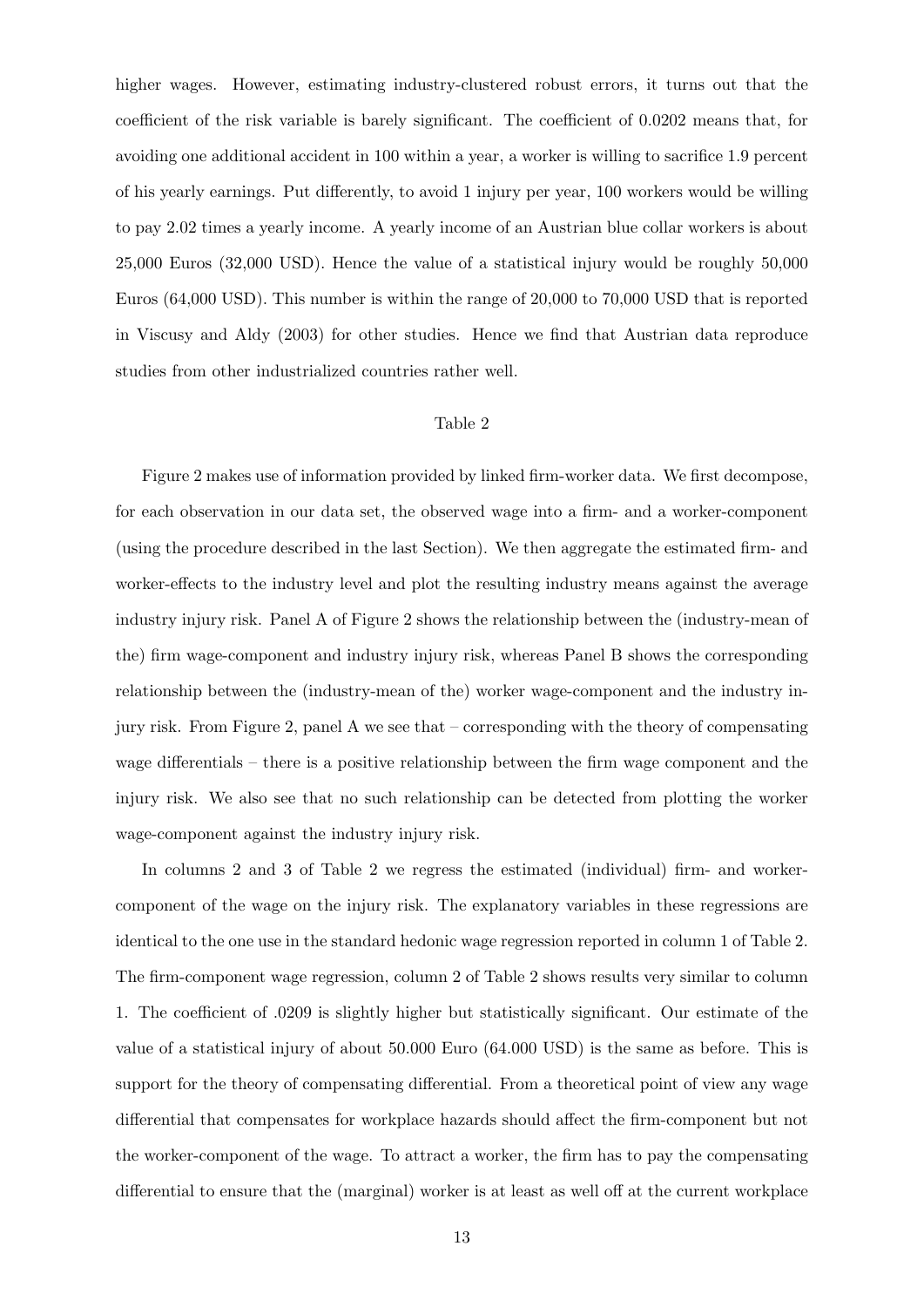as on relevant other jobs.

Column 3 of Table 2 regresses the injury risk indicator on the worker componente of the wage. We do not expect a causal effect of the former on the latter but these two indicators should be correlated if there is sorting. Under the unobserved productivity hypothesis we would expect that high-productivity worker (those with a high worker wage-component) should be found in low-risk environments. The results do not support this hypothesis. The point estimate shows the expected negative but is not significantly different from zero.

One reason for this result could be that injury risk at the (two-digit) industry level is a poor estimate for the injury risk to which the typical worker is exposed. The fact that our dataset allows us to attribute each observed injury to one particular firm, lets us aggregate the risk indicator at any arbitrarily level. Note, however, that calculating this indicator at the firm level is not meaningful because the typical firm is small and using the firm-specific number of accidents per employee is more likely to reflect noise rather than true injury risks. Hence a level of aggregation that is lower than the (two-digit) industry<sup>5</sup> but higher than the firm-level may give us a more precise estimate of a worker's actual injury risk. We divide, each of the 36 two-digit industries into 5 firm-size categories (-14, 15-49, 50-99, 100-999, 1000-), and calculate the injury risk for each of the resulting 180 labor market segments.

Figure 3 shows how industry risk and mean (log) wages are related using such a classification of risk-relevant labor market segments. The figure shows again a clear positive relationship between wages and injury risks. Figure 4 decomposes, for each industry / firm-size cell, the mean (log) wage into a firm- and a worker-component and plots these two indicators against the injury risk in the same industry / firm-size cell. Panel A of Figure 3 shows that there is a positive relationship between the firm-wage component and the injury risk whereas panel B of Figure 4 shows that there is no such relationship between the worker component and injury risk.

Table 3 reports regression results corresponding to Figures 3 and 4. The regression control for the same characteristics as before. We see that the finer disaggregation does not change the point estimates of the risk indicator. In column 1 of Table 3 the dependent variable is the log daily wage and the estimated coefficent of our more disaggregated risk measure is very similar as before, the point estimate being close to 0.02. However, unlike before this coeffcient

<sup>5</sup>The data set reports industry affiliation only at the two-digit level. A finer disaggregation of industries is not available.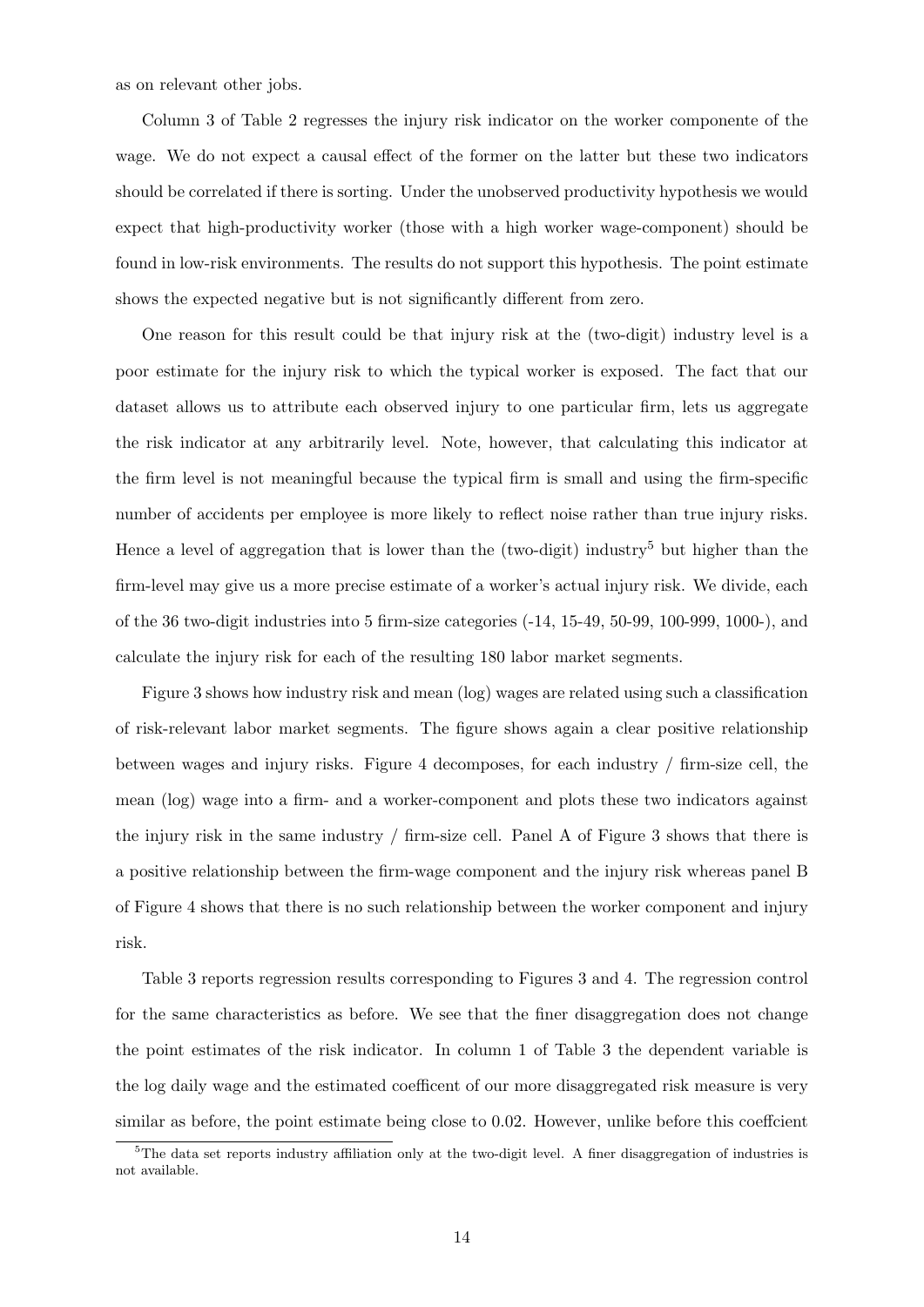is more precisely estimated suggesting an increase in efficiency by using a finer classification of the (risk-)relevant labor market segment. Colums 2 and 3 of Table 3 show that the more disaggregate risk measure does not alter our results concerning the relationship both risk and firm- versus worker-specific wage components. Just like before, higher risk increases the firmspecific wage component but is unrelated to the worker-specific component of the wage. This supports the hypothesis that firms compensate workers for their workplace hazard, but does not support the hypothesis of sorting.

#### Table 3

A further reason why we do not find support for the unobserved productivity hypothesis may be that workers differ in their ability to cope with risks. Hence sorting of high-productivity workers to low-risk industries may be confounded by sorting of high-risk workers to low-wage industries. When high-productivity workers are more willing to take (or more able to cope with) risks the sorting mechanism described by the unobserved productivity hypothesis may be confounded by the sorting of workers according to attitudes towards (or abilities to cope with) risks.

Our linked firm-worker data allow us to shed light on these issues. The fact that we can link firms and workers not only with respect to wages but also with respect to injuries allows us to decompose the observed injuries into a part that is attributable to the firm and another part that is attributable to the workers using the same procedure that we have applied to decompose wages. In column 1 of Table 4 we rerun our basic hedonic wage regression but not split up the injury risk within an industry / firm-size cell into a component attributable to the firm and a component that is attributable to the worker. It turns out that only the firm risk component has a significant impact on the wage rate whereas the risk component that is attributable to the worker has no effect on the wage. The point estimate of firm-risk is 0.015 and somewhat smaller than in the baseline hedonic regression. While the baseline regression suggests an implied value of a statistical injury of 50.000 Euros (64.000 USD), the corresponding number in the present regression would amount to 38.000 Euros (49.000 USD).

Columns 2 and 3 of Table 4 run separate regressions using the estimated firm- and workereffects from the first-stage decomposition as dependent variables. The firm wageis signficiantly positively affected by the risks that are attributable to the firm. But the risk component that is attributable to workers has no significant effect on the firm wage component. This is perfectly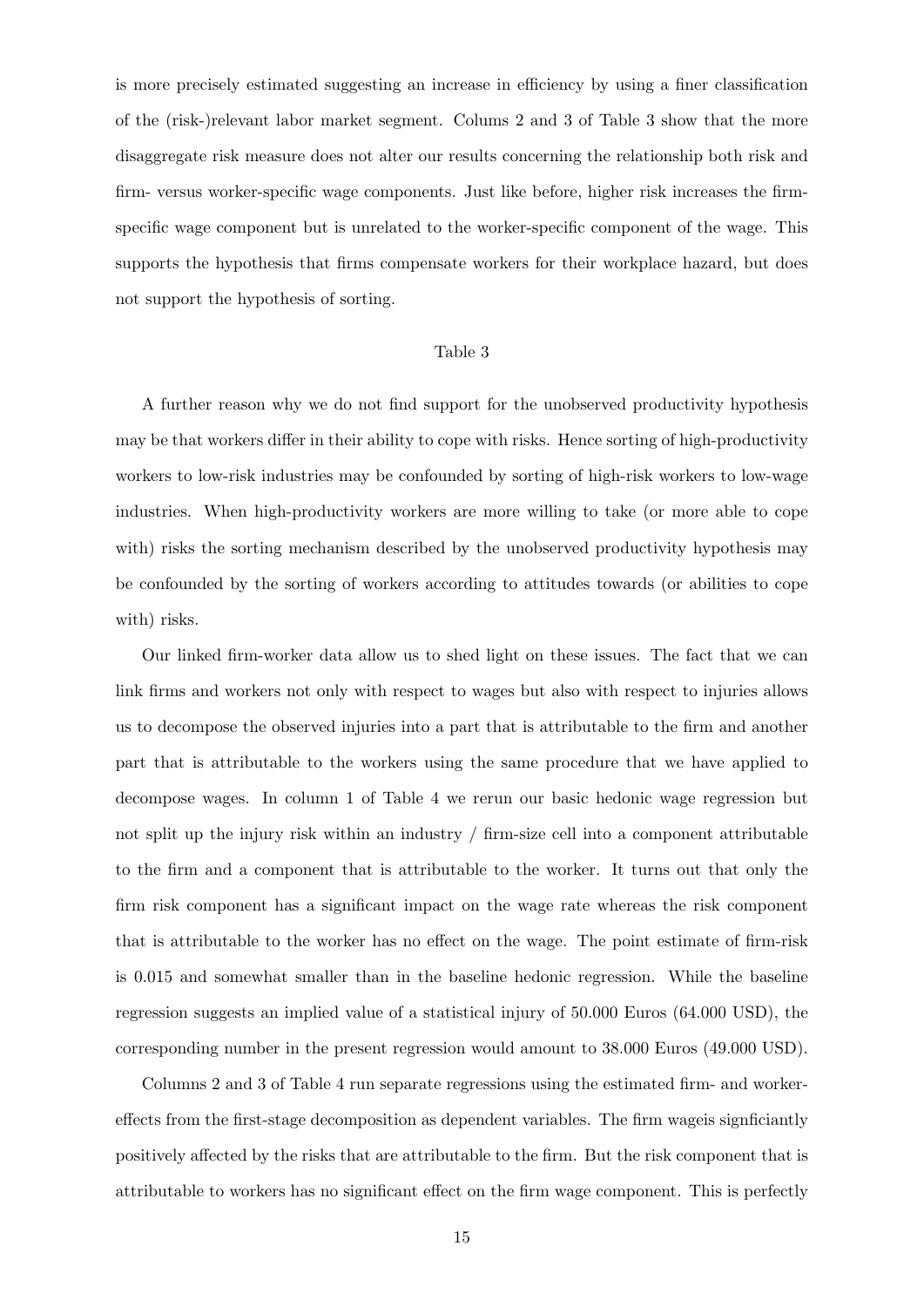consistent with the theory of compensating differentials. Attributes of the workers should show up in the worker wage component but not in the firm wage component. Moreover, the fact that this coefficient is insignficant suggest that there is no systematic sorting of worker risk-types into high- or low-wage firms.

Column 3 of Table 4 regresses the worker-effect of the wage on firm- and worker-risks. It turns out that the coefficients of both risk variables are small and statistically not different from zero. Workers of different productivity do not appear to sort themselves systematically to highor low-risk firms. Moreover, we do not see any systematic correlation between productivitytypes and risk-types. More precisely, workers who are more willing to take (or more able to cope with) risks are not necessarily workers who are more productive.

#### Table 4

In sum, our results indicate that the relationship between injury risks and wages is consistent with the theory of compensating wage differentials. We do not find support for the hypothesis that worker sorting lead to a strong bias in the basic hedonic wage regression.

### 6.2 Sensitivity Analysis

In this section we explore the sensitivity of our results. In Table 5, we run similar regressions as in Tables 3, using accident duration (the time off work that is induced by a workplace accident) as the relevant risk indicator. One could argue that indicence of injuries is a weak indicator as it does not take account of the severity of an accident. A good proxy for the latter may be accident duration. The first three columns in Table 5 use the log wage as the dependent variable, columns 4 to 6 report regression results using the estimated firm wage-component as the dependent variable. For ease of comparison, we include in column 1 and 4 the results we got from Table 3. It turns out that using accident duration as the relevant measure of risk does not have a signficant impact on the quality of our results. In all cases we find that both wages and the firm component of the wage are signficantly affected by the risk indicators. Moreover, the results are very similar when we use the wage and when we use the firm-component as the dependent variable. This suggests that sorting of workers cannot strongly affect our results.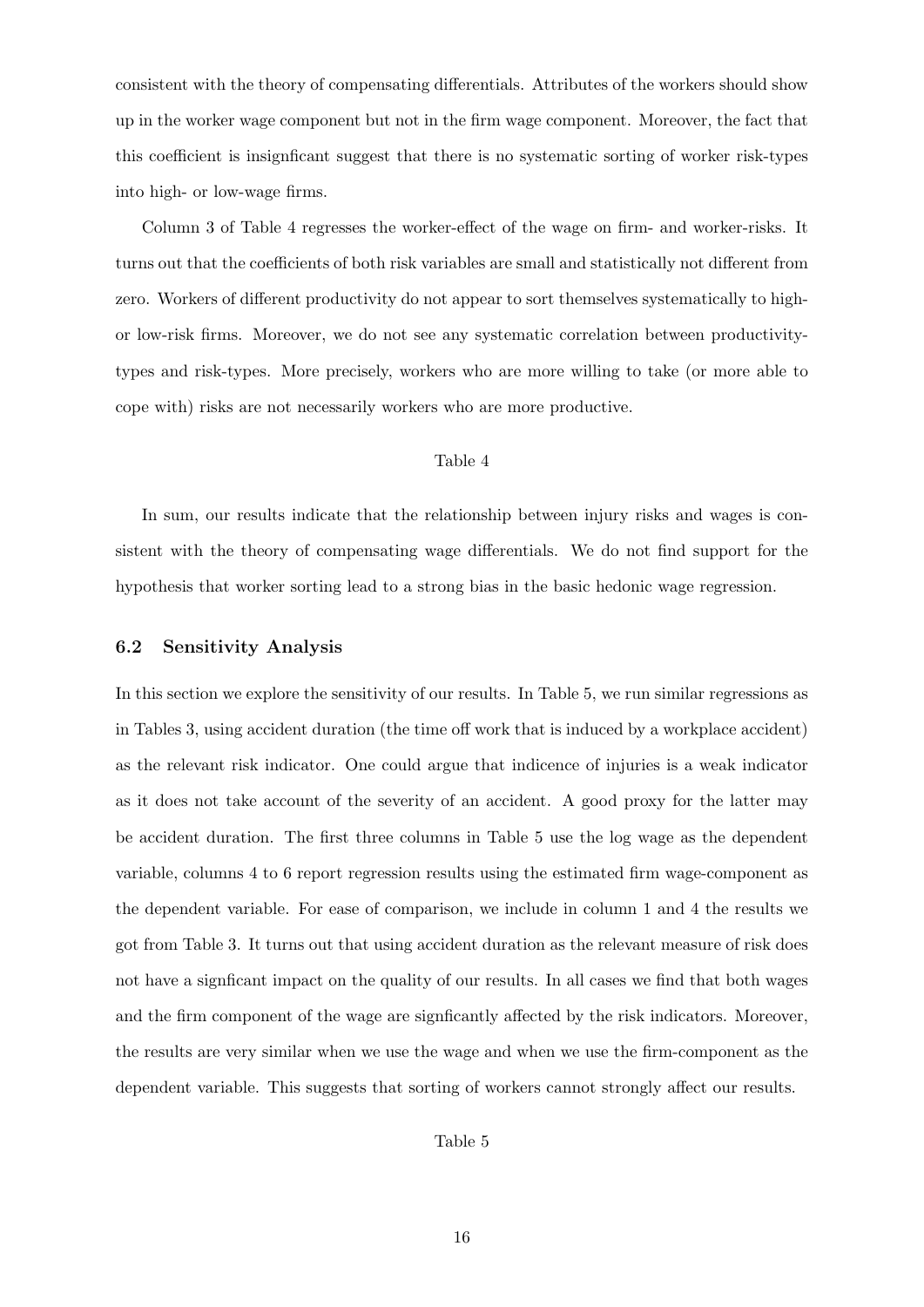In Table 6 we consider the relationship between wages and workplace risks for different age groups. It could be argued that young workers have to be compensated more strongly for taking a given amount of risk as their time horizon is longer – and therefore the welfare consequences of an injury is more severe. To shed light on this issue we split our data set into workers younger than 30 years of age, between 30 and 50 years of age and between 50 and 64 years of age. It turns out that the relationship between injury risk and wages is indeed somewhat weaker among older workers, although the difference in the estimated coefficients is small. Using the estimated firm wage-component (rather than the observed wage) as the dependent variable equalizes the estimated coefficient across age groups. Hence we conclude that the compensating wage differential does not vary strongly over different age categories. One reason could be that older workers are more risk-averse and hence more willing to pay for safety - hence the effect of a shorter time-horizon is countervailed. Just like in the main results for the whole population, we do not find any significant relationship between the worker component of the wage and injury risk suggesting that sorting is of minor importance.

### Table 6

Table 7 includes different additional control variables into the basic regression. In column 1 we repeat the results of our basic model (Table 3), column 2 introduces industry dummies, column 3 controls for firm size, and column 4 controls for industry affiliation and region. In all regression it turns out that injury risk has a significant impact on the observed wage and the estimated firm wage-component but not on the worker wage-component.

### Table 7

Finally, Table 8 runs separate regressions for construction workers. This is a potentially interesting segement of the labor market as construction workers are more exposed to risk than workers in other industries. In fact, we find that the compensating wage differential in construction is higher than in other industries. This result remains once we use the estimated firm wage-component as the dependent variable. Moreover, we find that the industry risk and the worker-component of the wage are positively correlated. One explanation would be that high-wage workers in the construction industry tend to be workers willing to take higher risks. This could be rationalized by taking more risks leads to higher pay.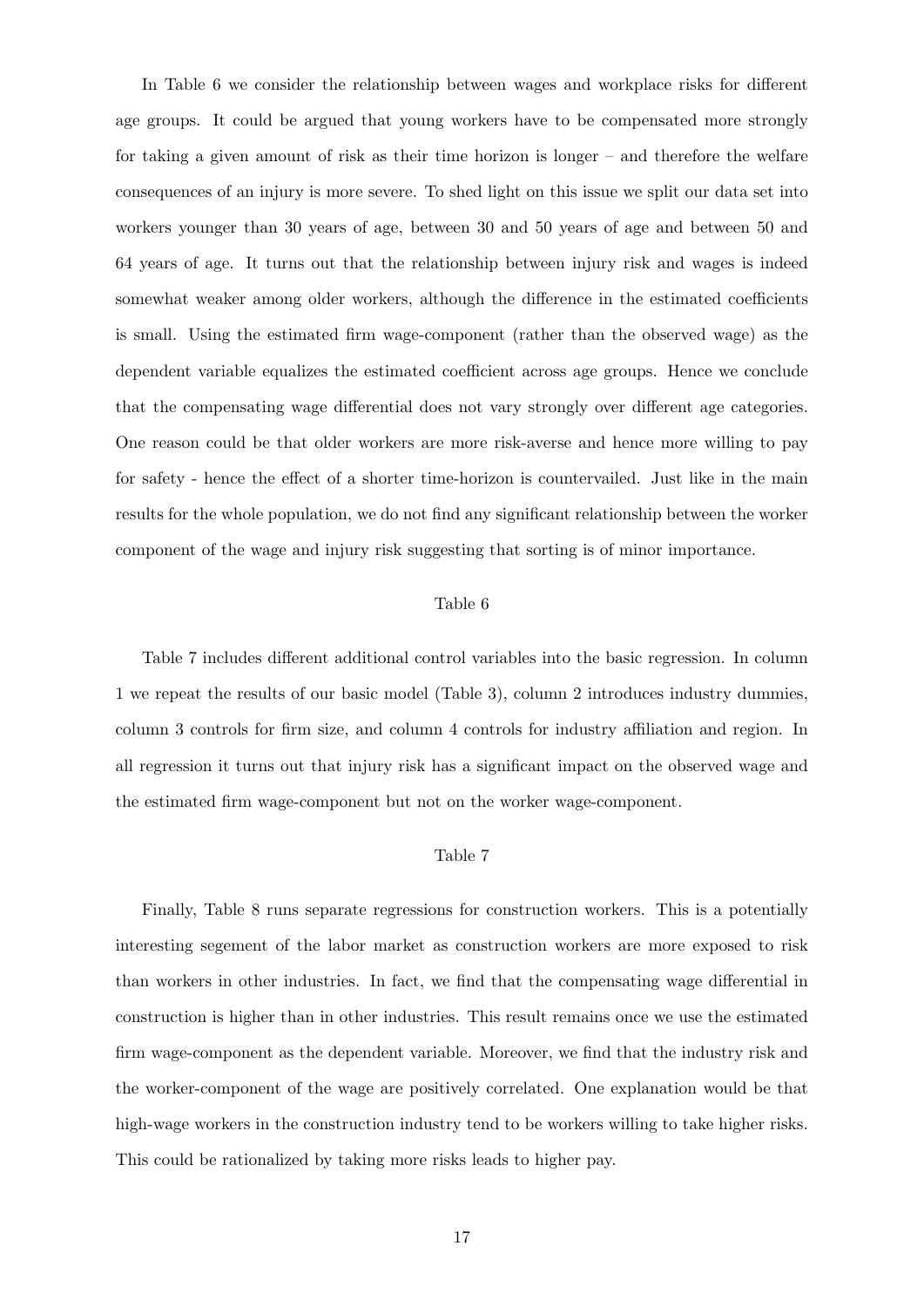# 7 Conclusions

In this paper, we have presented evidence from a linked firm-worker data set that reports not only an individual earnings at various employers but also the worker's history of workplace injuries at various employers. We have argued that such information allows us to identify the building blocks of the theory of compensating wage differences – the firm-specific components of wages and risk. The risk of injury results from the interplay between the risk inherent in the workplace on the one hand and the risk behavior (i.e. the ability to avoid risk) of the workers on the other hand. The theory of compensating wage differentials holds that workers subject to a higher firm-specific risk should be compensated by higher wages. In contrast, the risk that is attached to the worker, for instance, due to lack of dexterity, precaution, or diligence, should show up in lower wages. A worker more likely to cause a workplace accident has a lower expected productivity which should result in a wage penalty.

Our empirical strategy decomposes observed wages and workplace injuries into firm and worker components using econometric techniques developed by Abowd, Creecy, and Kramarz (2001). Hence our empirical strategy has added two elements to existing studies. First, by identifying the relationship between firm-wage components and workplace-specific injury risks it identifies the building blocks of the theory and provides refined empirical estimates for the hedonic wage injury risk hedonic wage function. Second, by identifying the worker wagecomponents and the risk-components that are attached to the worker, our results also shed new light on the sorting of worker-types across industries.

Our empirical analysis produces several interesting results. First, our data set reproduces the typical findings obtained from cross-sectional hedonic wage regressions. These studies regress individual wages on aggregate industry (or occupational) injury risk from which the value of a statistical injury can be calculated. The implied value of a statistical (non-fatal) injury in our data set is about 64,000 USD which is well within the range of 20,000 to 70,000 USD that is found in samples from other industrialized countries (Viscusi and Aldy, 2003). Second, the estimated compensating differential (and the estimated value of a statistical injury) remains unchanged when we focus on the building blocks of the theory. Regressing the firm-specific wage-components on firm-specific risk-components, we find a compensating wage differential that is of roughly equal size than the one obtained in the standard cross-sectional wage regression. This result turns out rather robust and holds for workers in different age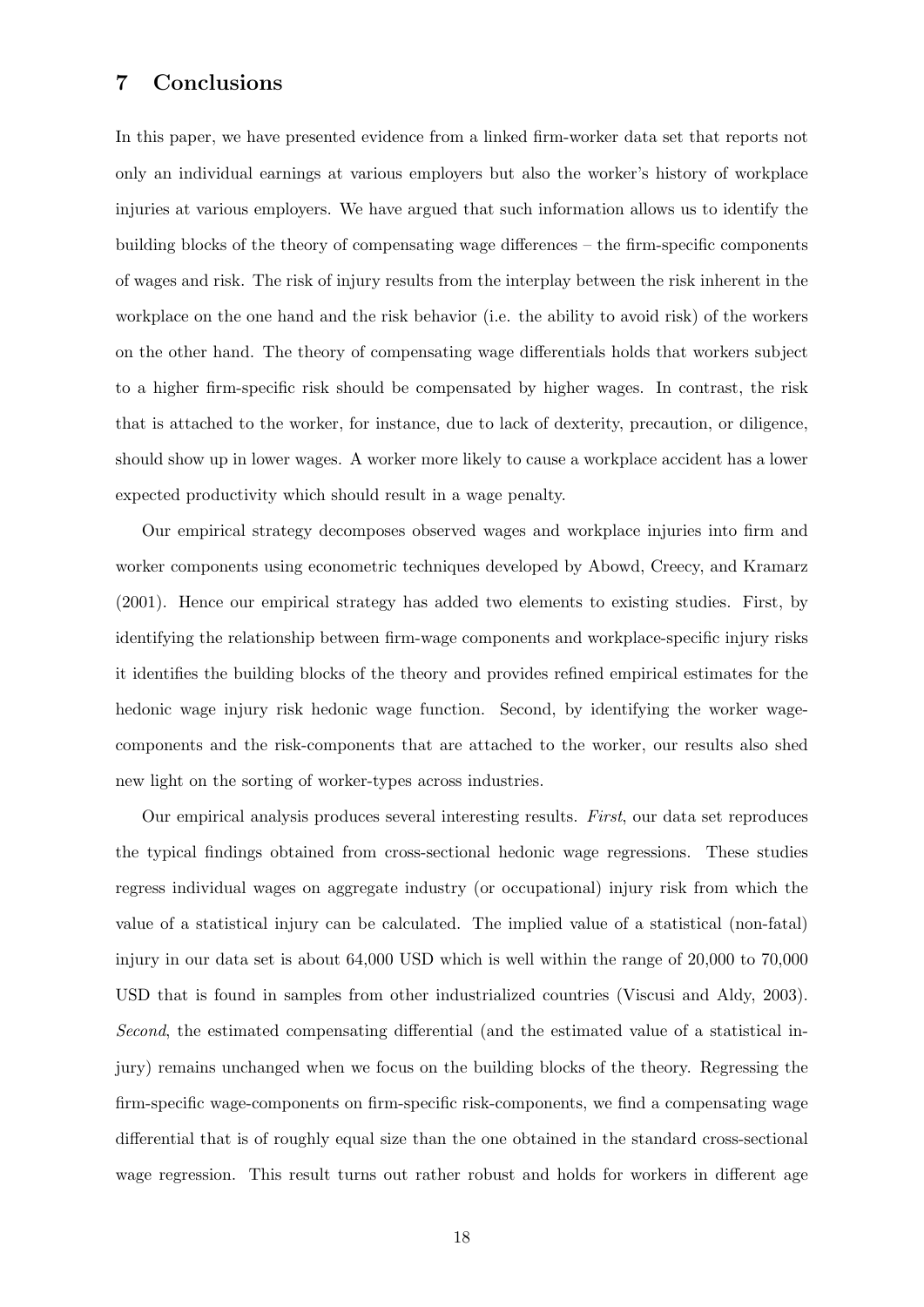groups. We also find that our results remains unchanged when we use the expected days off work (rather the expected number of injuries) as the relevant risk indicator. Third, taking the estimated from linked firm-worker data at face value, we find no evidence in favor of sorting. This suggests that the bias of the compensating differential obtained from a standard cross-sectional hedonic wage function that is due to unobserved productivity of workers or unobserved ability to cope with risks is small.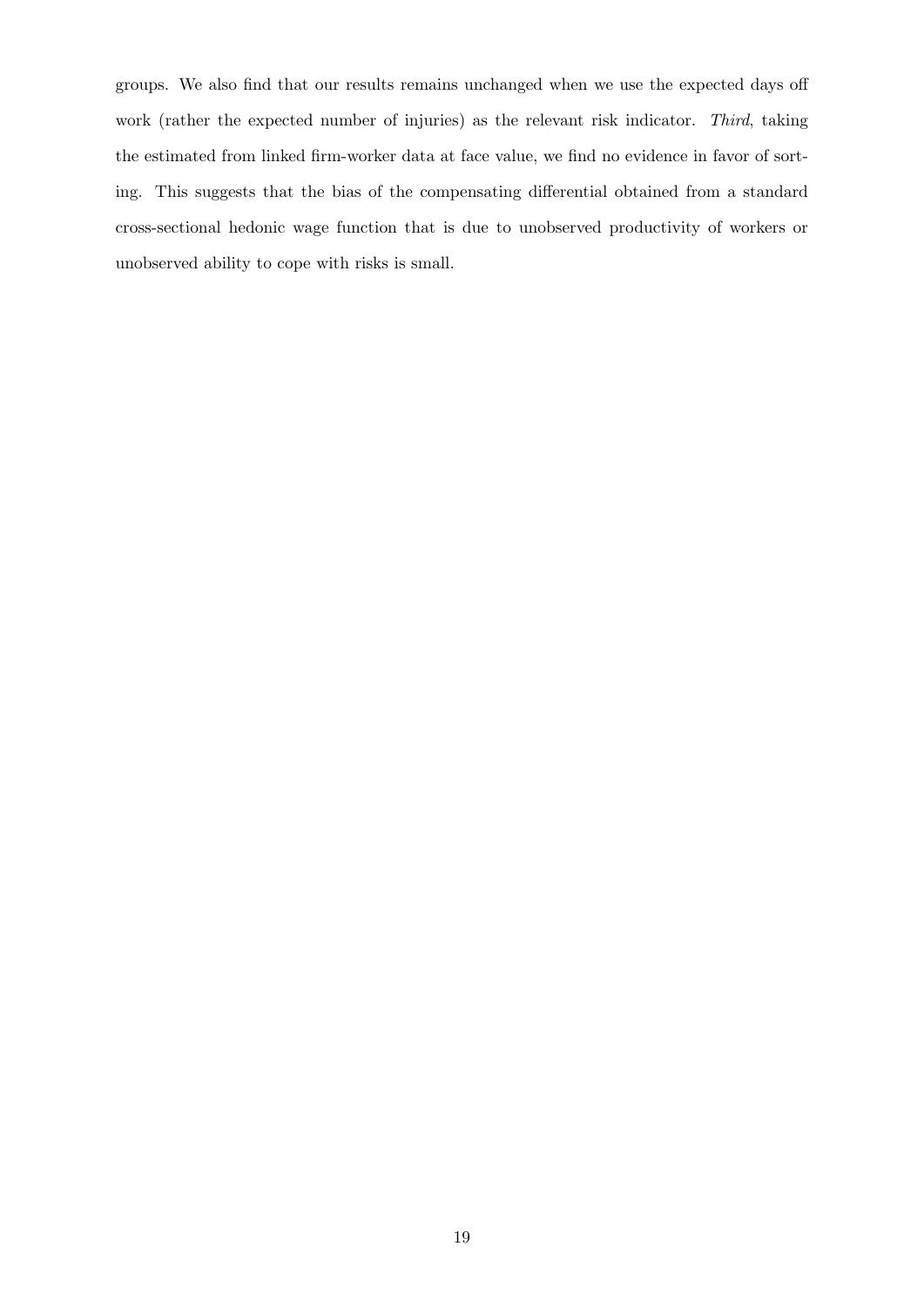## References

- [28] Abowd, John M. and Francis Kramarz (1999), "The Analysis of Labor Markets Using Matched Employer-Employee Data," in: Orley Ashenfelter and David Card (eds.), Handbook of Labor Economics, Vol.3B, Amsterdam, New York: North Holland, pp. 2629-2710.
- [28] Abowd, John M., Francis Kramarz and David Margolis (1999), "High-Wage Workers and High-Wage Firms," Econometrica 67: 251-333.
- [28] Abowd, John M., Richard Creecy and Francis Kramarz (2002), Computing Person and Firm Effects Using Linked Longitudinal Employer-Employee Data, Working Paper, Cornell University.
- [28] Arnould, R.J. and L.M. Nichols. (1983). Wage-Risk Premiums and Workers Compensation: A Refinement of Estimates of Compensating Wage Differential, Journal of Political Economy 91(2), 332-340.
- [28] Ashenfelter, O. and M. Greenstone. (2004) Using Mandated Speed Limits to Measure the Value of a Statistical Life, Journal of Political Economy 112, S226- S267.
- [28] Ashenfelter, O. (2006) Measuring the Value of a Statistical Life: Problems and Prospects, IZA Discussion paper no. 1911.
- [28] Brown, C. (1980). Equalizing Differences in the Labor Market, Quarterly Journal of Economics 94(1), 113-134.
- [28] DeLeire, Thomas and Helen Levy (2004), "Worker Sorting and the Risk of Death on the Job, Journal of Labor Economics 22: 925-953.
- [28] Dorman, P. and P. Hagstrom. (1998). Wage Compensation for DangerousWork Revisited, Industrial and Labor Relations Review 52(1), 116-135.
- [28] Duncan, G.J. and B. Holmlund. (1983). Was Adam Smith Right After All? Another Test of the Theory of Compensating Wage Differentials, Journal of Labor Economics 1(4), 366-379.
- [28] Fairris, D. (1989). Compensating Wage Differentials in the Union and Nonunion Sectors, Industrial Relations 28(3), 356-372.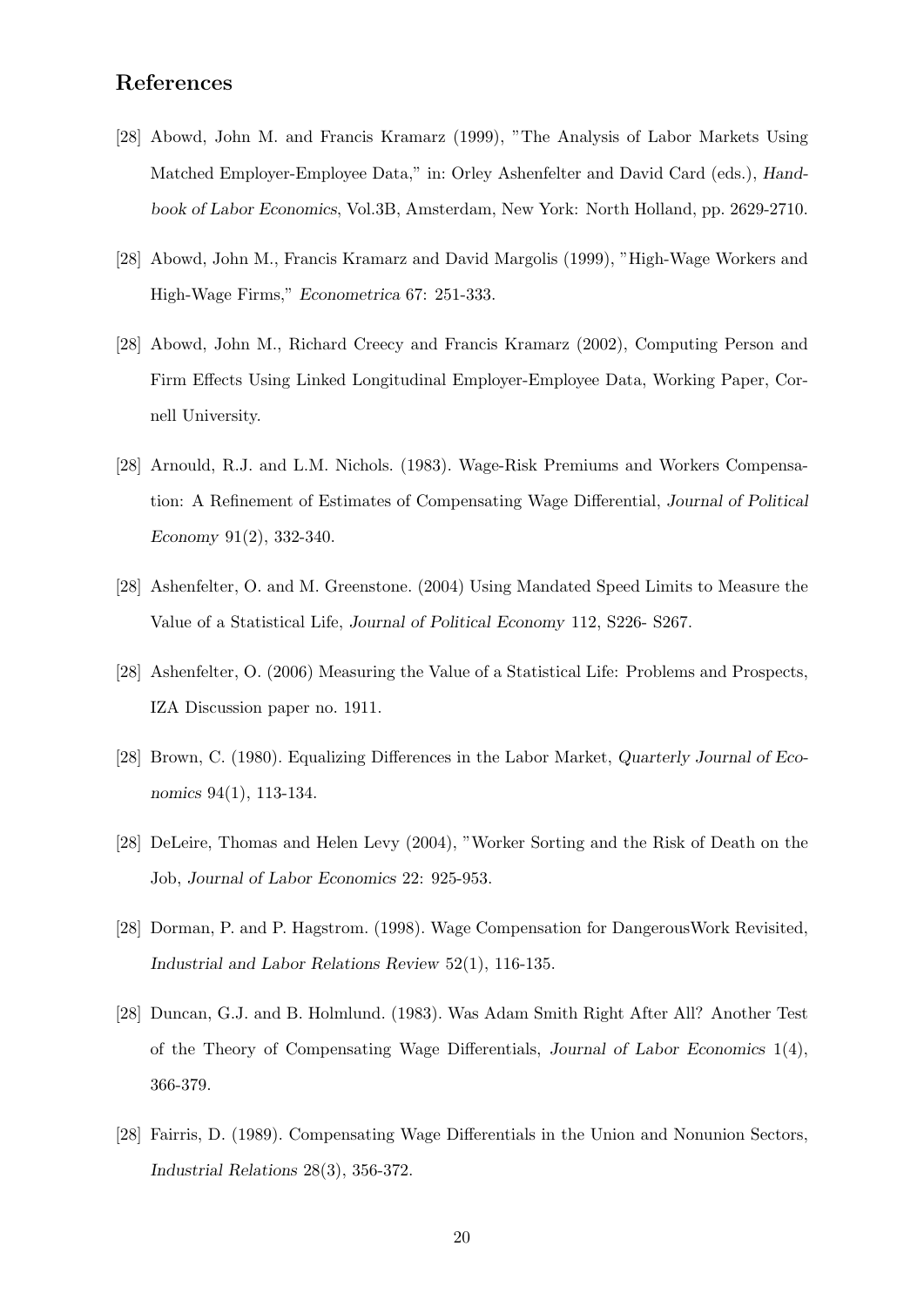- [28] Garen, J. (1988). "Compensating Wage Differentials and the Endogeneity of Job Riskiness," Review of Economics and Statistics 70(1), 916.
- [28] Gruetter, Max and Rafael Lalive (2004), The Importance of Firms in Wage Determination, mimeo, University of Zurich.
- [28] Halliwell, J. F. and H. Huang. (2005). How's the job? Well-being and social capital in the workplace. NBER working paper no. 11759.
- [28] Hamermesh, D.S. (1978). Economic Aspects of Job Satisfaction. In O. Ashenfelter and W. Oates (eds.), Essays in Labor Market Analysis. New York: John Wiley and Sons, pp. 53-72.
- [28] Hamermesh, D.S. (1999). Changing Inequality in Markets for Workplace Amenities, Quarterly Journal of Economics 114(4), 1085-1123.
- [28] Hamermesh, D.S. and J.R. Wolfe. (1990). Compensating Wage Differentials and the Duration of Wage Loss, Journal of Labor Economics 8(1), S175-S197.
- [28] Hersch, J. (1998). Compensating Differentials for Gender-Specific Job Injury Risks, American Economic Review, 88(3), 598-627.
- [28] Hwang, Hae-shin, W.Robert Reed, and Carlton Hubbard (1992), "Compensating Wage Differentials and Unobserved Productivity," Journal of Political Economy 100: 835-858.
- [28] Leigh, J.P. (1981). CompensatingWages for Occupational Injuries and Diseases, Social Science Quarterly 62(4), 772-778.
- [28] Leigh, J.P. (1995). CompensatingWages, Value of a Statistical Life, and Inter-Industry Differentials, Journal of Environmental Economics and Management 28(1), 83-97.
- [28] Moulton, Brent R. (1990), "An Illustration of the Pittfall in Estimating the Effect of Aggregate Variables on Micro Units," Review of Economics and Statistics 72: 334-338.
- [28] Rosen, Sherwin (1986), "The Theory of Equalizing Differences," in Orley Ashenfelter and Richard Layard (eds.), Handbook of Labor Economics, Vol. I, Amsterdam, New York: North Holland,.641-692.
- [28] Shogren, J.S. and T. Stamland. (2002). Skill and the Value of Life, Journal of Political Economy 110(5), 1168-1173.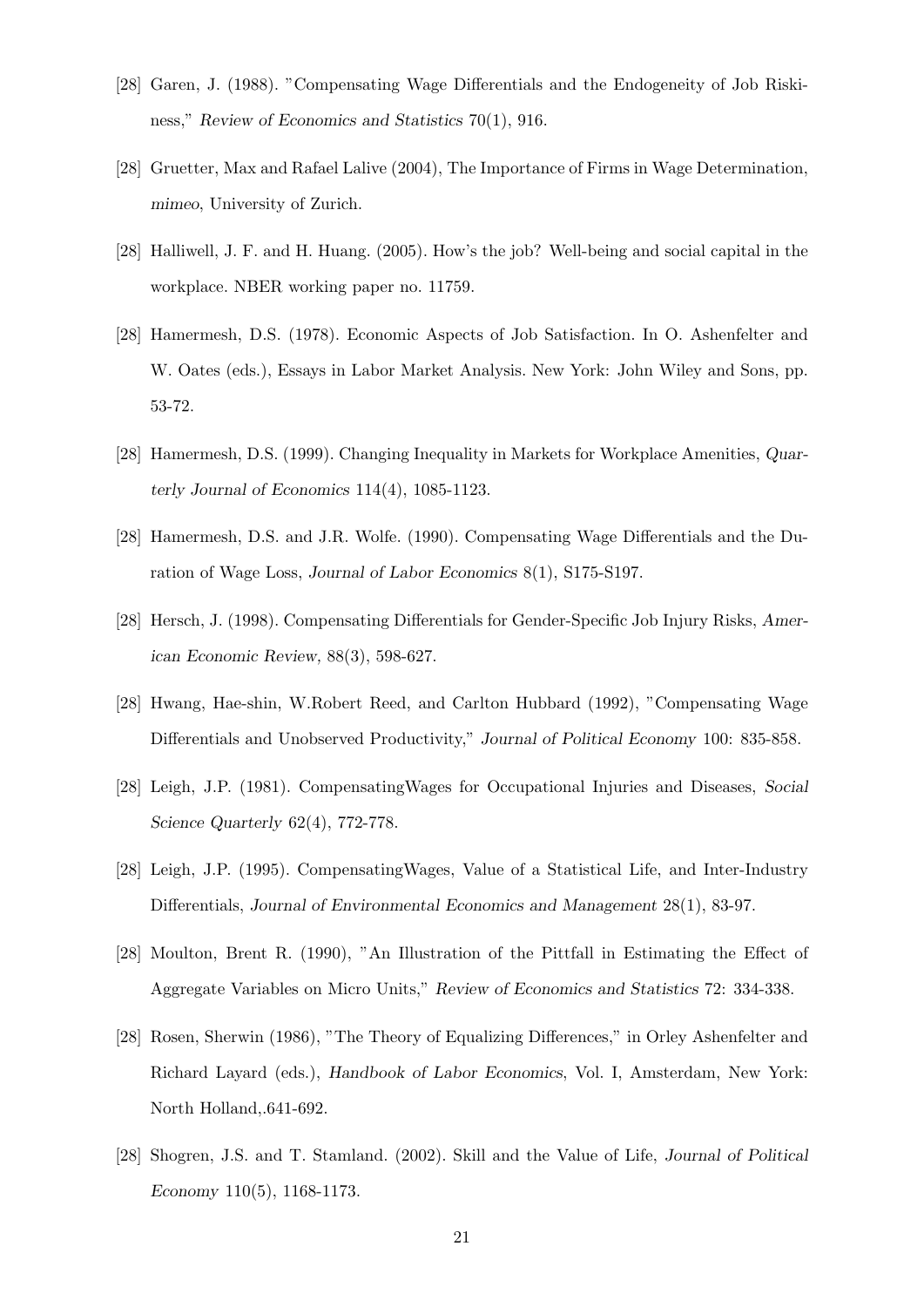- [28] Thaler, R. and S. Rosen. (1975). The Value of Saving a Life: Evidence from the Labor Market. In N.E. Terleckyj (ed.), Household Production and Consumption. New York: Columbia University Press, pp. 265-300.
- [28] Viscusi, W.K. (1979). Employment Hazards: An Investigation of Market Performance. Cambridge, MA: Harvard University Press.
- [28] Viscusi, W.K. (1980). Union, Labor Market Structure, and the Welfare Implications of the Quality of Work, Journal of Labor Research 1(1), 175-192.
- [28] Viscusi, W. Kip and Joseph E. Aldy (2003), "The Value of a Statistical Life: A Critical Review of Market Estimates Throughout the World, Journal of Risk and Uncertainty 27: 5-76.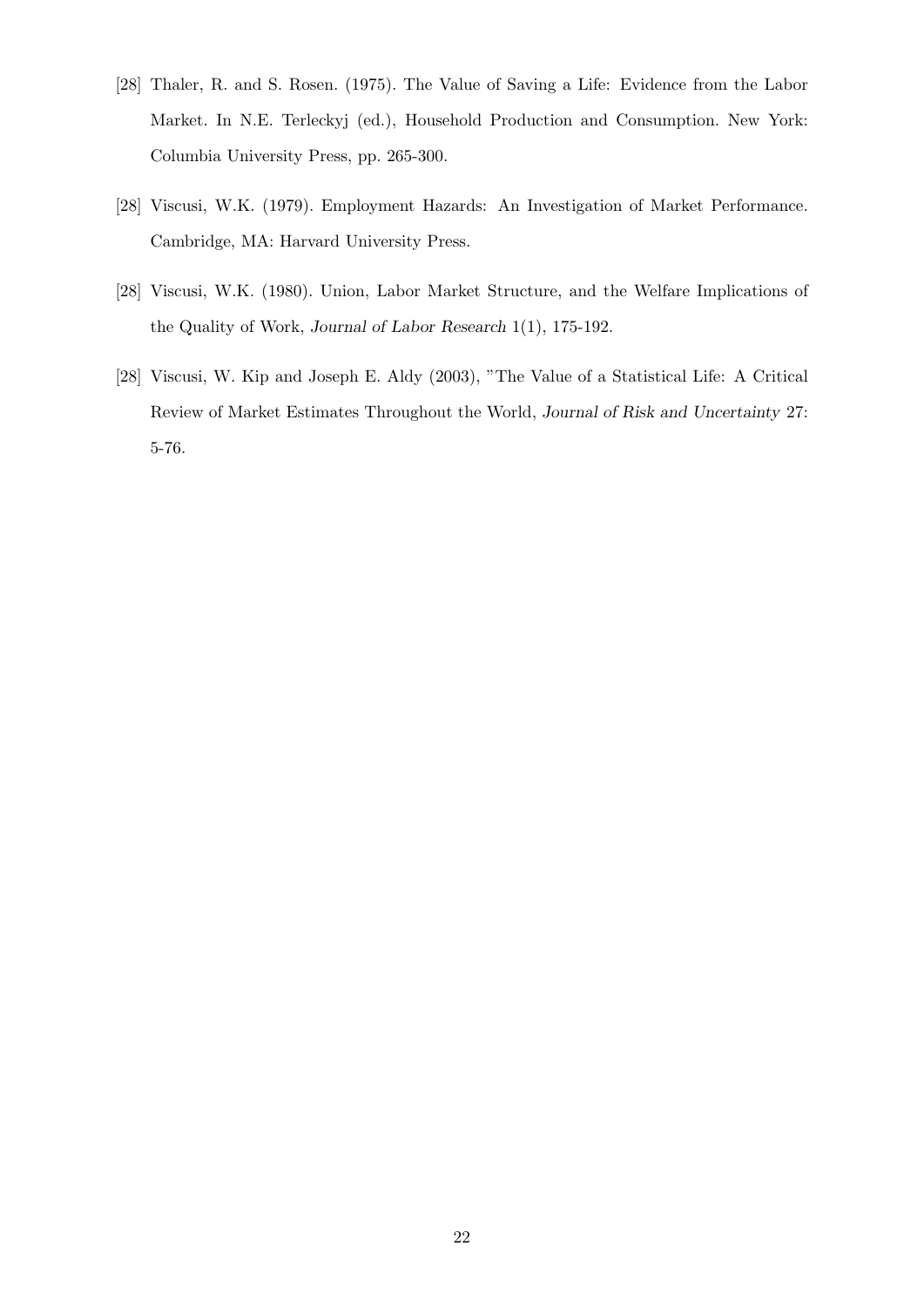### Appendix

This appendix discusses the estimation algorithm. The least squares estimator of  $\beta$ ,  $\theta$ ,  $\phi$ , and  $\gamma$  solves the following normal equations

$$
\begin{bmatrix}\nX'X & X'D & X'F & X'S \\
D'X & D'D & D'F & D'S \\
F'X & F'D & F'F & F'S \\
S'X & S'D & S'F & S'S\n\end{bmatrix}\n\begin{bmatrix}\n\beta \\
\theta \\
\phi \\
\gamma\n\end{bmatrix} =\n\begin{bmatrix}\nX'y \\
D'y \\
F'y \\
F'y \\
S'y\n\end{bmatrix}
$$
\n(5)

It is not possible to invert the cross-product matrix due to the large number of person and firm effects and due to computer memory constraints. In this paper we apply a modified version of the iterative gradient method proposed in Abowd et al. (2002) to find the solution to the normal equations. The idea of this estimator is simple. Rearranging the system of linear equations in (5) yields

$$
\begin{bmatrix}\nX'X\beta \\
D'D\theta \\
F'F\phi \\
S'S\gamma\n\end{bmatrix} = \begin{bmatrix}\nX'(y - D\theta - F\phi - S\gamma) \\
D'(y - X\beta - F\phi - S\gamma) \\
F'(y - X\beta - D\theta - S\gamma) \\
S'(y - X\beta - D\theta - F\phi)\n\end{bmatrix}
$$
\n(6)

These are four blocks of normal equations that yield the required least squares solution given the least squares solution of the remaining three sets of parameters.

The iteration protocol is as follows. Choose starting values  $\beta_0$ ,  $\theta_0$ ,  $\phi_0$ , and  $\gamma_0$ . Let l index iterations. Solve for  $\beta_l$ ,  $\theta_l$ ,  $\phi_l$ , and  $\gamma_l$  using (6) based on the estimate of the other parameters in iteration  $l - 1$ . This gives the following updating rule

$$
\begin{bmatrix}\n\beta_l \\
\theta_l \\
\phi_l \\
\gamma_l\n\end{bmatrix} = \begin{bmatrix}\n[X'X]^{-1} X'(y - D\theta_{l-1} - F\phi_{l-1} - S\gamma_{l-1}) \\
[D'D]^{-1} D'(y - X\beta_l - F\phi_{l-1} - S\gamma_{l-1}) \\
[F'F]^{-1} F'(y - X\beta_l - D\theta_l - S\gamma_{l-1}) \\
[S'S]^{-1} S'(y - X\beta_l - D\theta_l - F\phi_l)\n\end{bmatrix}
$$
\n(7)

Intuitively, the current estimate of  $\beta$ , for instance, is found by regressing the residuals  $y - D\theta_{l-1} - F\phi_{l-1} - S\gamma_{l-1}$  on the matrix X.

The algorithm is partially recursive in using the fact that the current value of  $\beta$ ,  $\beta_l$ , can already be used in estimating  $\theta_l$ . In estimating  $\phi_l$ , the current values of  $\beta_l$  and  $\theta_l$  are used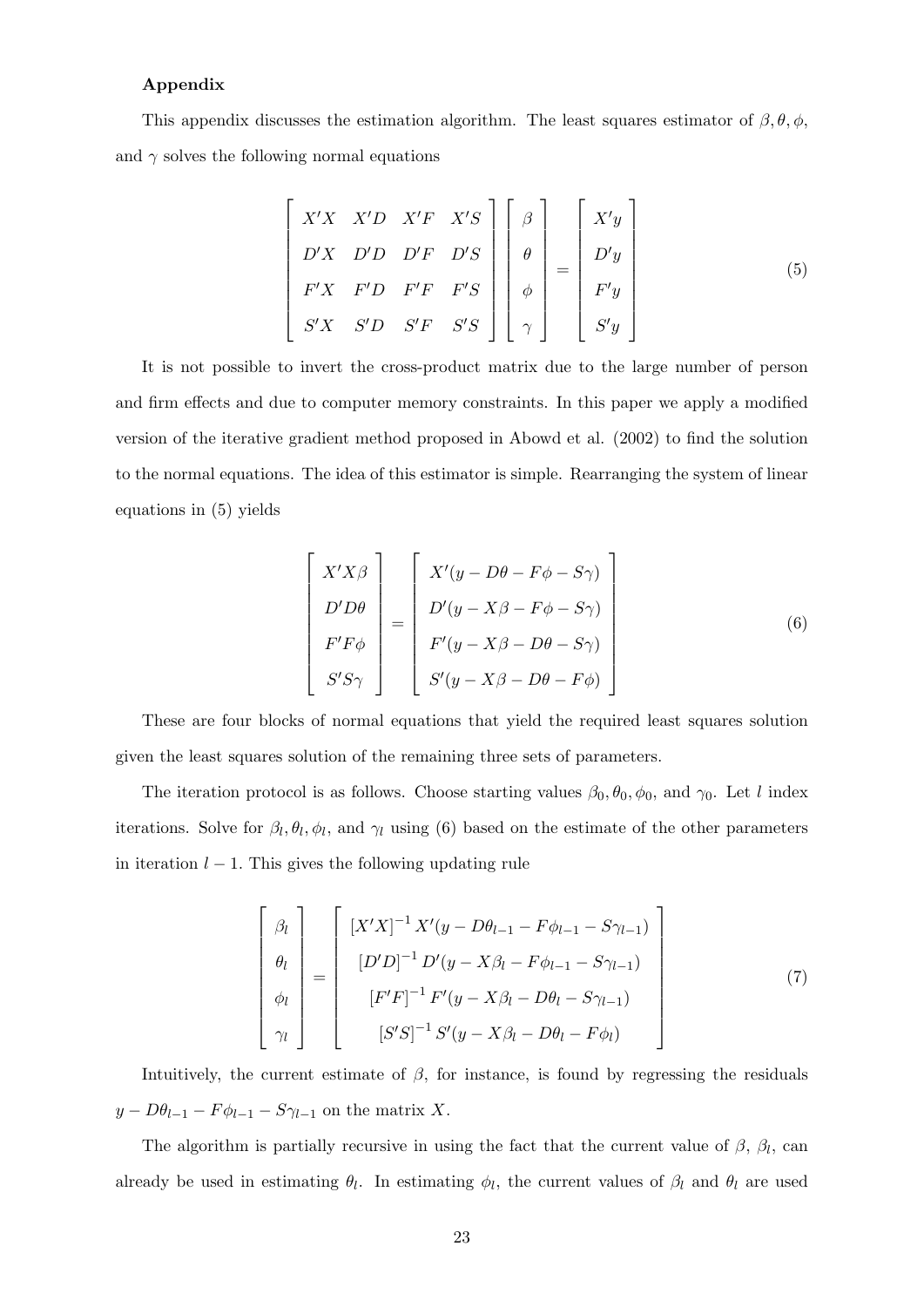to form the residuals, etc. The algorithm converges to the true least squares solution because parameter updates are chosen to fulfill the normal equations given the values of the other parameters. We determine convergence to be achieved when the absolute change in the sum of squared errors between iteration l and  $l-1$  falls below  $1 \cdot 10^{-11}$ .

Moreover, Abowd et al. (2002) show that it is necessary to identify connected groups of firms and workers in the dataset. A connected group is defined as the set of firms and workers such that every worker in the set is connected to every other worker in the set by at least one move (either directly or indirectly) between their respective employers. Within a connected group, the model identifies all worker effects and firm effects up to one effect in each dimension. In the empirical analysis we focus on the largest group (group 1) which covers more than 85 % of all observations, more than 85 % of all workers, and more than 55 % of all firms. (Smaller groups typically consist of one worker being employed with the same one person firm in the entire sample period). We normalize all effects such that they can be interpreted as the deviation of the firm effect from the average firm effect in the group.

We apply this procedure separately, to the log of daily earnings  $w_{it}$ , and the risk of an injury or illness,  $R_{it}$ .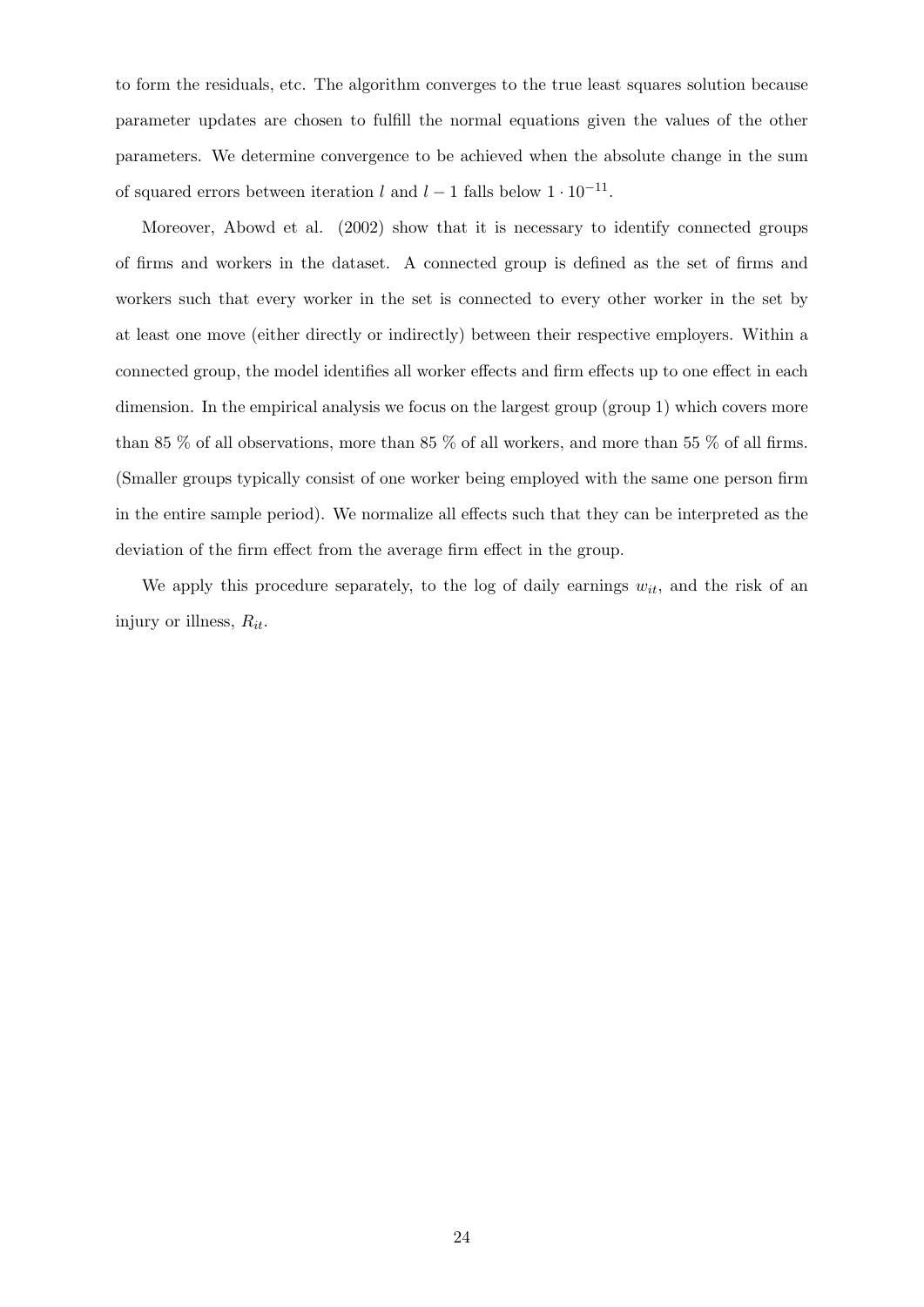# **Figure 1:**

Wages and injury risks, 2-digit industries



Note: Vertical axis measures mean log daily wage per industry, horizontal axis measures agregate industry injury risk (yearly injuries per 100 employees)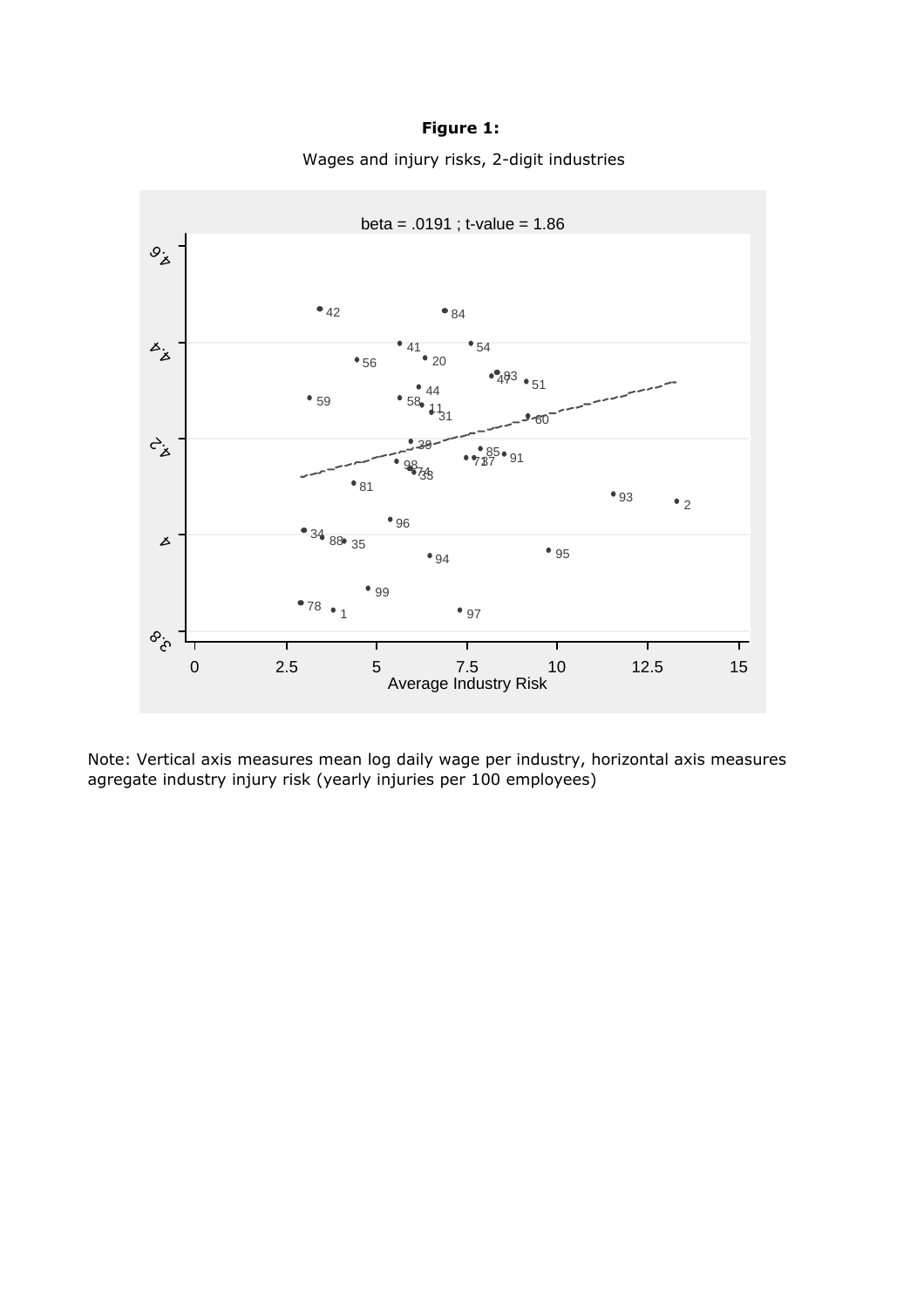### **Figure 2:**





B. Worker wages component and injury risk, industries

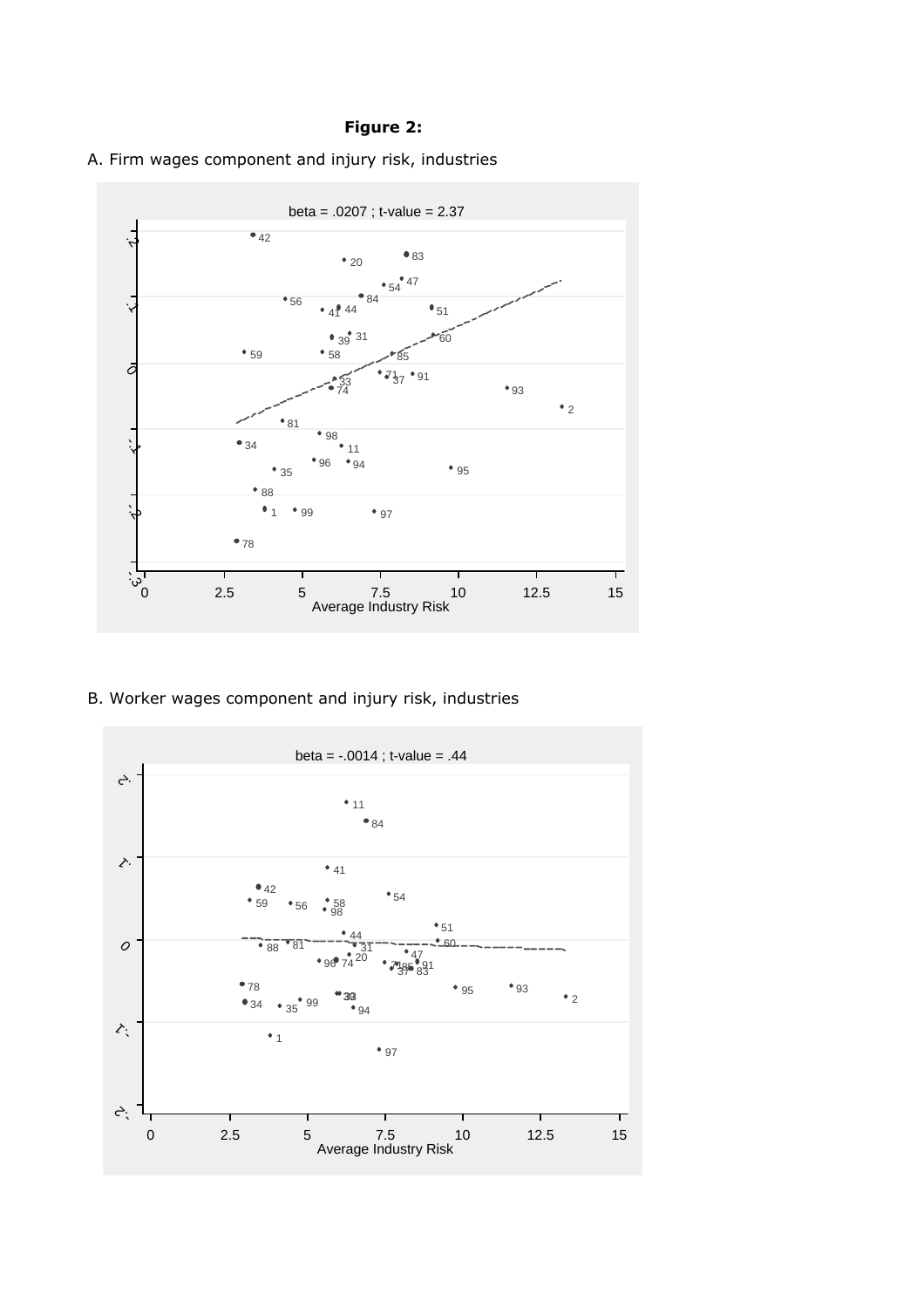

**Figure 3: Wages and workplace injury risks, (industry X firm-size cells)**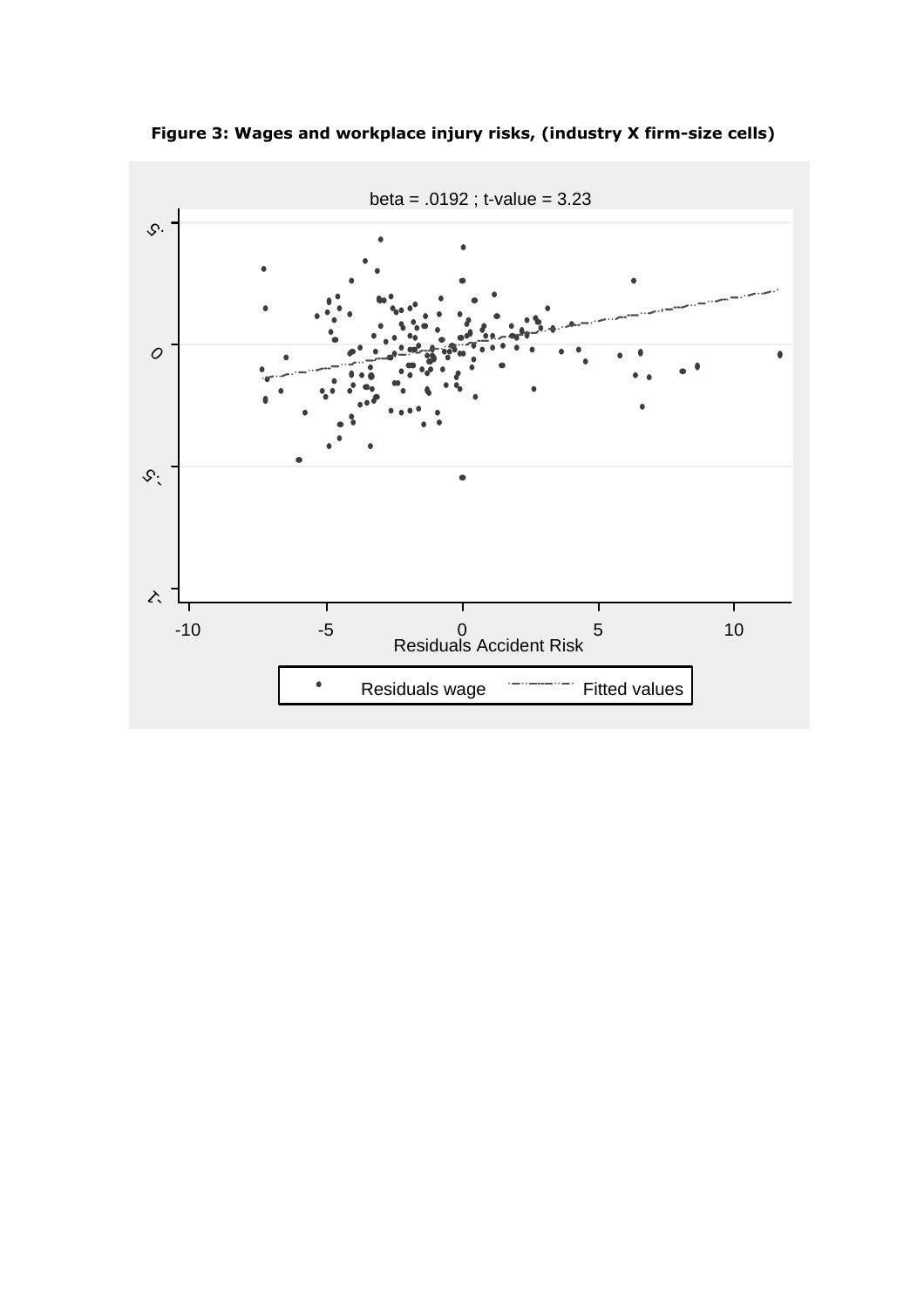### **Figure 4:**





B. Worker wages component and injury risk, industry x firmsize categories

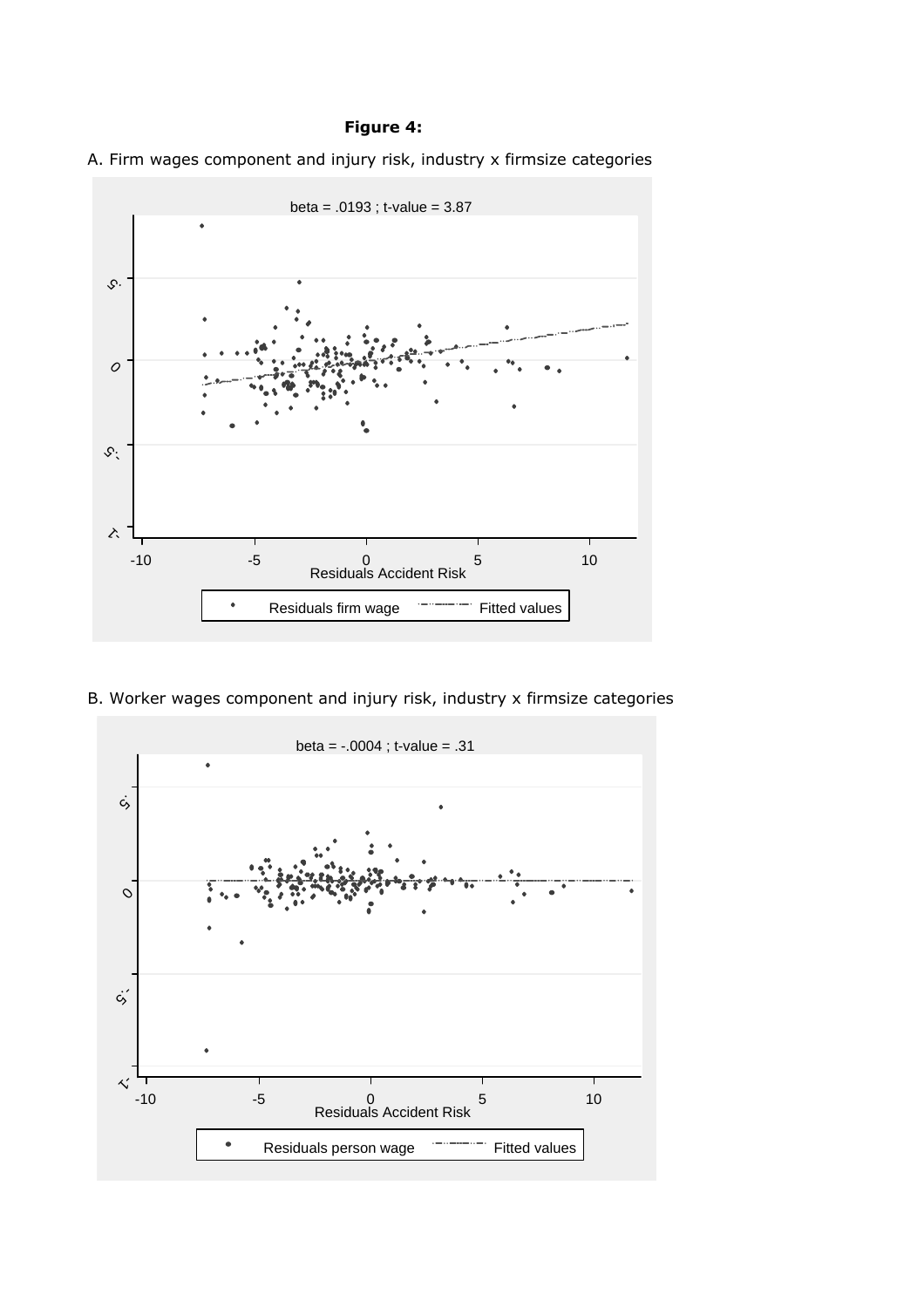# **Table 1: Descriptive statistics**

| Accident risk                | 7.238     | (44.703)   |
|------------------------------|-----------|------------|
| Duration                     | 97.002    | (983.642)  |
| Wage rate                    | 69.906    | (20.112)   |
| Work experience <sup>a</sup> | 16.753    | (8.039)    |
| Tenure <sup>a</sup>          | 7.354     | (7.396)    |
| Age                          | 39.073    | (8.963)    |
| Firmsize                     | 466.723   | (1583.463) |
|                              |           |            |
| N(obs)                       | 2'846'102 |            |
| N(firms)                     | 62'497    |            |
| N(workers)                   | 618'174   |            |
|                              |           |            |

a: measured in years, since 1.1.1972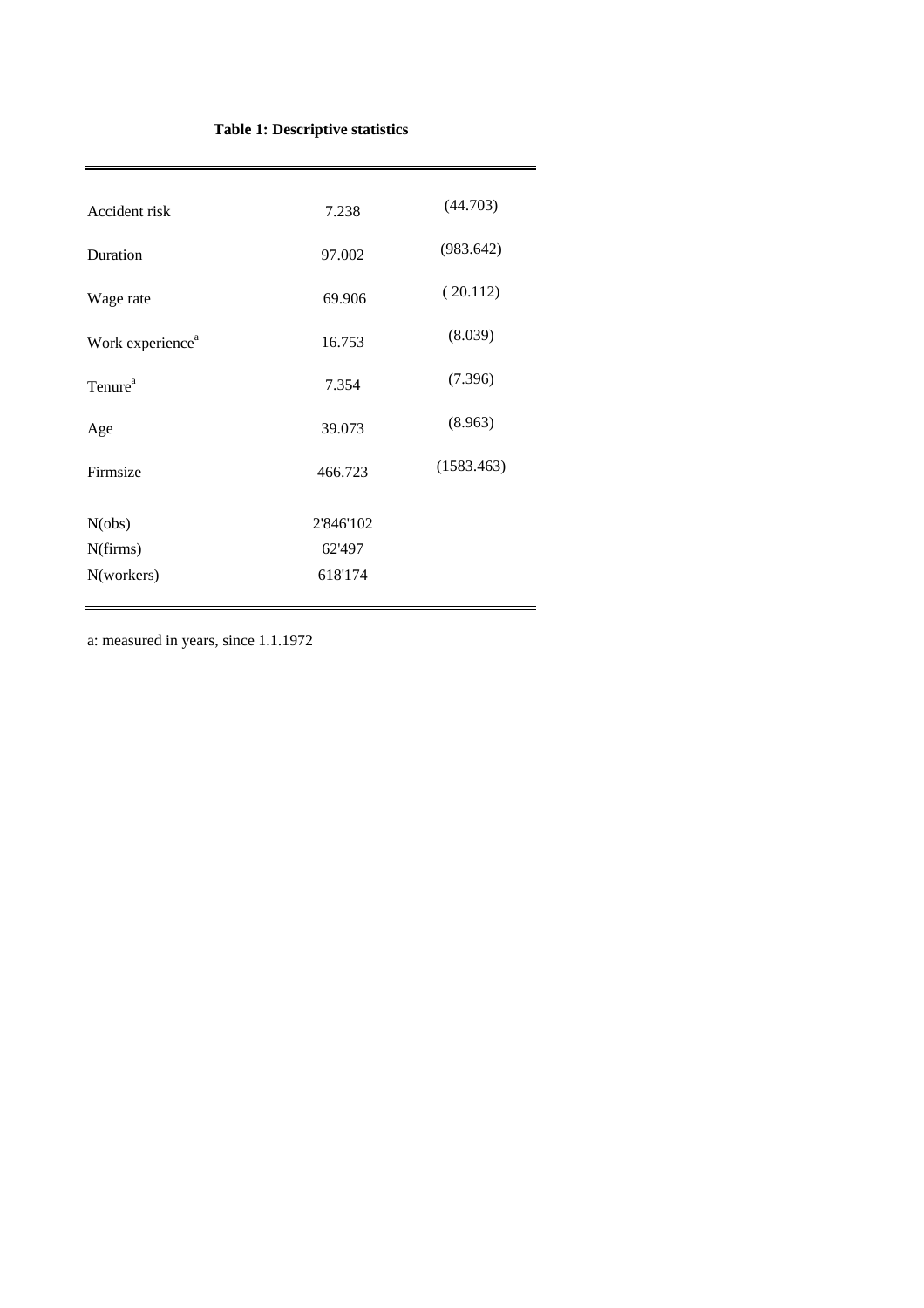| Depending variable                    | ln(wage rate) | Firm wage<br>component | Worker wage<br>component |
|---------------------------------------|---------------|------------------------|--------------------------|
| Accident risk, industry categories ca | 0.0202        | 0.0209                 | $-0.0010$                |
|                                       | (1.86)        | $(2.37)^*$             | (0.44)                   |
| Age                                   | 0.0024        | $-0.0018$              | 0.0021                   |
|                                       | (1.29)        | (1.00)                 | $(3.30)$ **              |
| Age squared                           | $-0.00004$    | 0.00002                | $-0.00004$               |
|                                       | $(2.32)^*$    | (1.17)                 | $(4.44)$ **              |
| Tenure                                | 0.2833        | 0.1050                 | 0.1137                   |
|                                       | $(6.11)$ **   | $(3.39)$ **            | $(6.73)$ **              |
| Tenure squared                        | $-0.0592$     | $-0.0275$              | $-0.0269$                |
|                                       | $(5.16)$ **   | $(3.67)$ **            | $(5.88)$ **              |
| Constant                              | 3.8577        | $-0.1657$              | $-0.0697$                |
|                                       | $(43.12)$ **  | $(2.40)$ *             | $(2.90)$ **              |
| <b>Time Dummies</b>                   | <b>YES</b>    | <b>YES</b>             | <b>YES</b>               |
| <b>Observations</b>                   | 2'846'102     | 2'846'102              | 2'846'102                |
| R-squared                             | 0.14          | 0.07                   | 0.03                     |

**Table 2: Wages and injury risks, two-digit industry** 

Notes: \*\*, \* denotes significance at the 1\%, 5\% level respectively. Robust, industryclustered t-values in parentheses

Source: Own calculations, based on ASSD and AUVA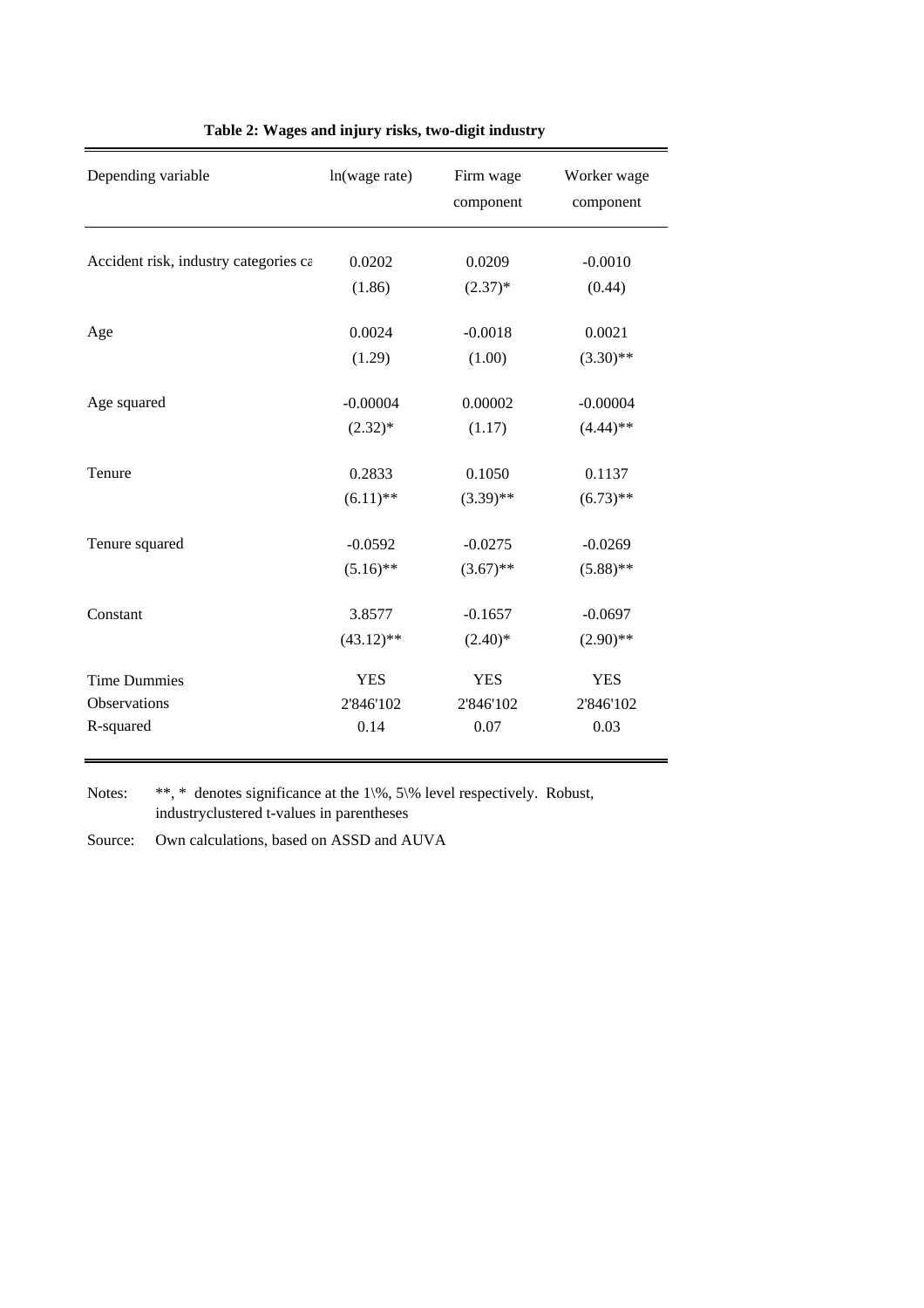| Depending variable                      | ln(wage rate) | Firm wage<br>component | Worker wage<br>component |
|-----------------------------------------|---------------|------------------------|--------------------------|
| Accident risk, industry x firmsize cat. | 0.0192        | 0.0194                 | $-0.0004$                |
|                                         | $(3.23)$ **   | $(3.87)$ **            | (0.31)                   |
| Age                                     | 0.0024        | $-0.0018$              | 0.0022                   |
|                                         | (1.84)        | (1.53)                 | $(4.07)$ **              |
| Age squared                             | $-0.00004$    | 0.00002                | $-0.00004$               |
|                                         | $(3.13)$ **   | (1.53)                 | $(5.92)$ **              |
| Tenure                                  | 0.2769        | 0.0985                 | 0.1139                   |
|                                         | $(9.19)$ **   | $(4.39)$ **            | $(11.35)$ **             |
| Tenure squared                          | $-0.0569$     | $-0.0251$              | $-0.0270$                |
|                                         | $(7.26)$ **   | $(4.33)$ **            | $(8.89)$ **              |
| Constant                                | 3.8716        | $-0.1482$              | $-0.0739$                |
|                                         | $(77.37)$ **  | $(3.81)$ **            | $(4.93)$ **              |
| <b>Time Dummies</b>                     | <b>YES</b>    | <b>YES</b>             | <b>YES</b>               |
| <b>Observations</b>                     | 2'846'102     | 2'846'102              | 2'846'102                |
| R-squared                               | 0.15          | 0.08                   | 0.03                     |

### **Table 3: Wages and Injury Risks, industry x firmsize categories**

Notes: \*\*, \* denotes significance at the 1\%, 5\% level respectively. Robust, industryclustered t-values in parentheses

Source: Own calculations, based on ASSD and AUVA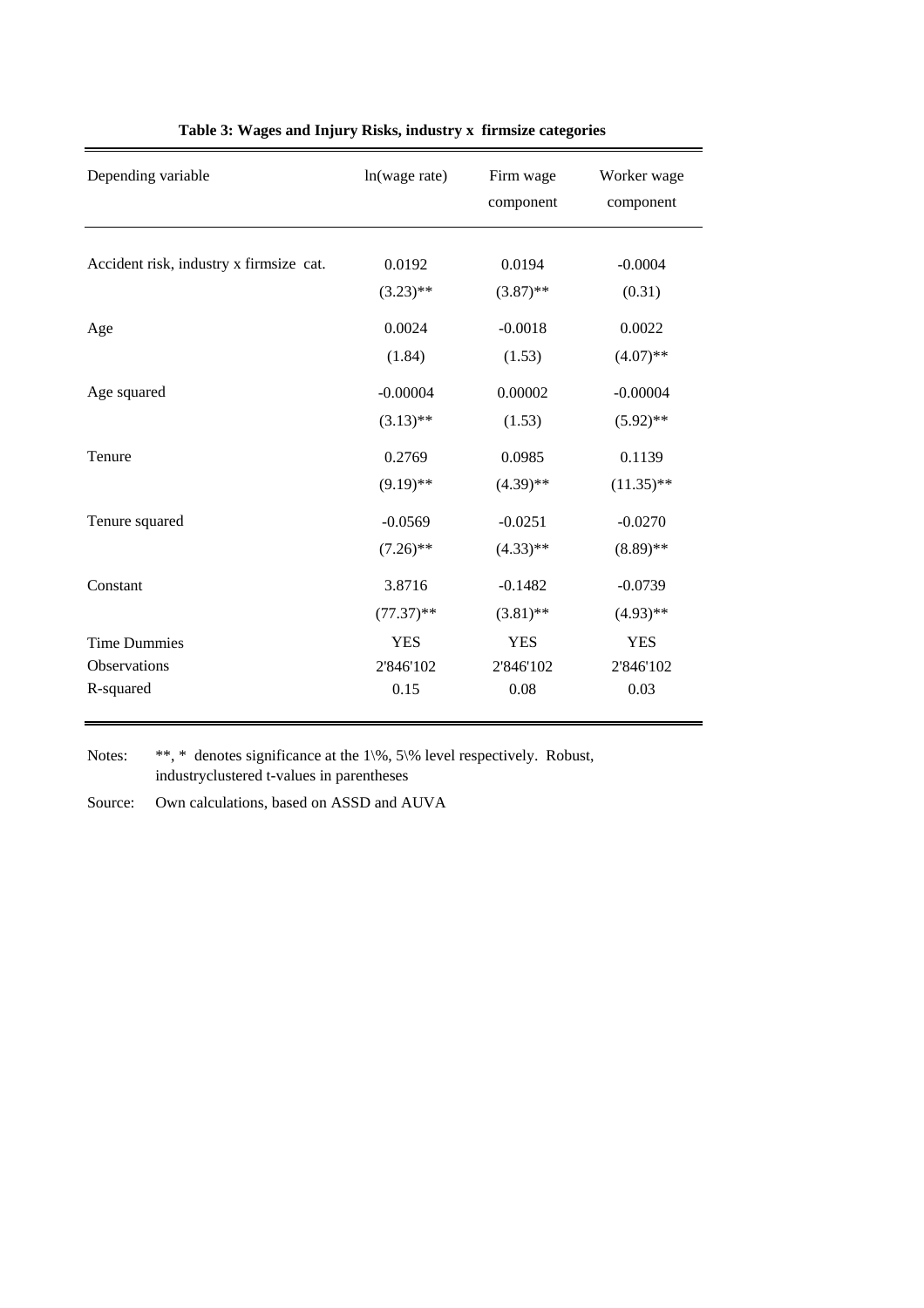| Depending variable                                       | In(wage rate)           | component<br>Firm wage | Worker wage<br>component |
|----------------------------------------------------------|-------------------------|------------------------|--------------------------|
| Firm component of accident risk, industry x firmsize cat | $(2.68)$ **<br>0.0152   | $(3.29)$ **<br>0.0157  | $-0.0007$<br>(0.58)      |
| Worker component of accident risk, industry x firmsize   | 0.0048<br>(0.64)        | 0.0064<br>(1.06)       | $-0.0017$<br>(0.88)      |
| Constant                                                 | $(169.98)$ **<br>4.0220 | 0.0022<br>(0.12)       | $(7.05)$ **<br>$-0.0756$ |
| Control Variables                                        | YES                     | YES                    | YES                      |
| <b>Time Dummies</b>                                      | YES                     | <b>XES</b>             | YES                      |
| Observations                                             | 2'846'102               | 2846102                | 2'846'102                |
| R-squared                                                | 0.17                    | 0.10                   | 0.03                     |
|                                                          |                         |                        |                          |

Table 4: The effect of firm and worker risks on wage components **Table 4: The effect of firm and worker risks on wage components**

\*\*, \* denotes significance at the  $1\%$ ,  $5\%$  level respectively. Robust, industryclustered t-values in parentheses \*\*,  $*$  denotes significance at the 1\%, 5\% level respectively. Robust, industryclustered t-values in parentheses Notes:

Own calculations, based on ASSD and AUVA Own calculations, based on ASSD and AUVA Source: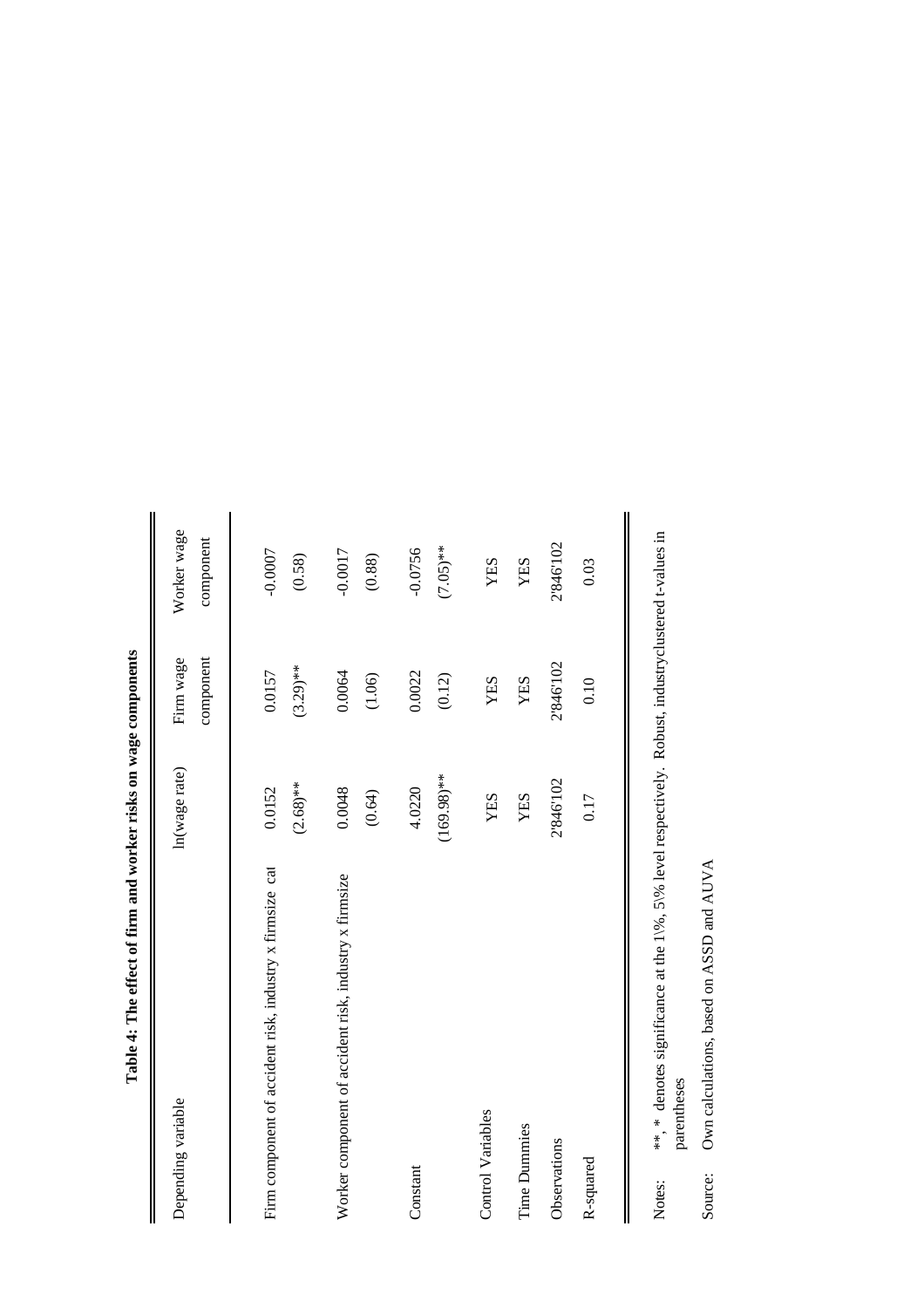| -----<br>č         |
|--------------------|
| j                  |
| Ì                  |
| $\frac{1}{2}$<br>٦ |

| Depending variable                           |                       | ln(wage rate)          |                       |                          | Firm wage component      |                          |
|----------------------------------------------|-----------------------|------------------------|-----------------------|--------------------------|--------------------------|--------------------------|
| Accident risk, industry x firmsize cat.      | $(3.23)**$<br>0.0192  |                        | 0.0130<br>$(2.40)*$   | $(3.87)$ **<br>0.0194    |                          | $(3.22)**$<br>0.0144     |
| firmsize ca<br>Accident duration, industry x |                       | $(3.14)$ **<br>0.0027  | $(2.38)*$<br>0.0018   |                          | $(3.21)$ **<br>0.0025    | $(2.26)*$<br>0.0014      |
| Constant                                     | $(77.37)**$<br>3.8716 | $(43.87)$ **<br>3.7410 | $(49.77)**$<br>3.7455 | $(3.81)$ **<br>$-0.1482$ | $(3.51)$ **<br>$-0.2537$ | $(4.04)$ **<br>$-0.2487$ |
| Control Variables                            | YES                   | YES                    | YES                   | YES                      | YES                      | YES                      |
| <b>Time Dummies</b>                          | YES                   | YES                    | YES                   | YES                      | YES                      | YES                      |
| Observations                                 | 2'846'102             | 2'846'102              | 2'846'102             | 2'846'102                | 2'846'102                | 2'846'102                |
| R-squared                                    | 0.15                  | 0.15                   | 0.16                  | 0.08                     | 0.07                     | 0.09                     |
|                                              |                       |                        |                       |                          |                          |                          |

\*\*, \* denotes significance at the 1\%, 5\% level respectively. Robust, industryclustered t-values in parentheses \*\*, \* denotes significance at the 1\%, 5\% level respectively. Robust, industryclustered t-values in parentheses Notes:

Own calculations, based on ASSD and AUVA Own calculations, based on ASSD and AUVA Source: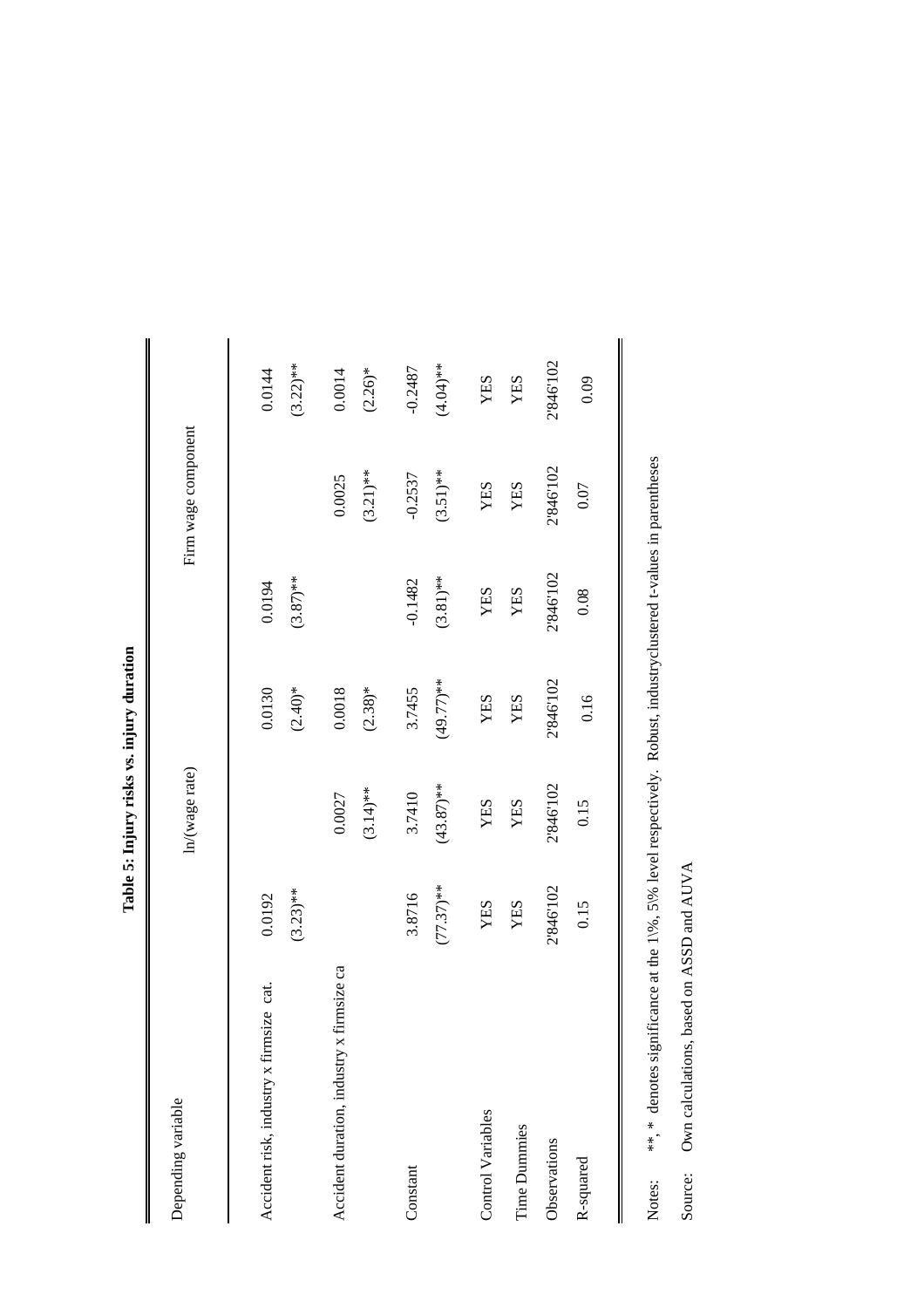| companie was wage announcement and the straight of the straight |                        |                        |                        |
|-----------------------------------------------------------------|------------------------|------------------------|------------------------|
| Age group                                                       | $25 - 30$              | $30 - 50$              | $50 - 64$              |
| A. ln(wage rate)                                                |                        |                        |                        |
| Accident risk, industries x firmsize ca                         | 0.01940<br>$(3.02)$ ** | $(3.28)$ **<br>0.01969 | $(3.17)$ **<br>0.01669 |
| Observations                                                    | 476181                 | 1912433                | 457488                 |
| R-squared                                                       | 0.12                   | 0.16                   | 0.16                   |
| B. Firm wage component                                          |                        |                        |                        |
| Accident risk, industries x firmsize ca                         | 0.01869<br>$(3.48)$ ** | $(3.84)$ **<br>0.01973 | $(4.19)$ **<br>0.01832 |
| Observations<br>R-squared                                       | 476181<br>$0.07\,$     | 1912433<br>0.08        | 457488<br>0.08         |
| C. Worker wage component                                        |                        |                        |                        |
| Accident risk, industries x firmsize ca                         | 0.00039<br>(0.32)      | $-0.00026$<br>(0.24)   | $-0.00165$<br>(1.03)   |
| Observations<br>R-squared                                       | 476181<br>0.03         | 1912433<br>0.03        | 457488<br>$0.02\,$     |
|                                                                 |                        |                        |                        |

Table 6: Compensating wage differentials across different age groups **Table 6: Compensating wage differentials across different age groups** Notes: Source:  $**$ ,  $*$  denotes significance at the  $1\%$ ,  $5\%$  level respectively. Robust, industryclustered t-values in parentheses Own calculations, based on ASSD and AUVA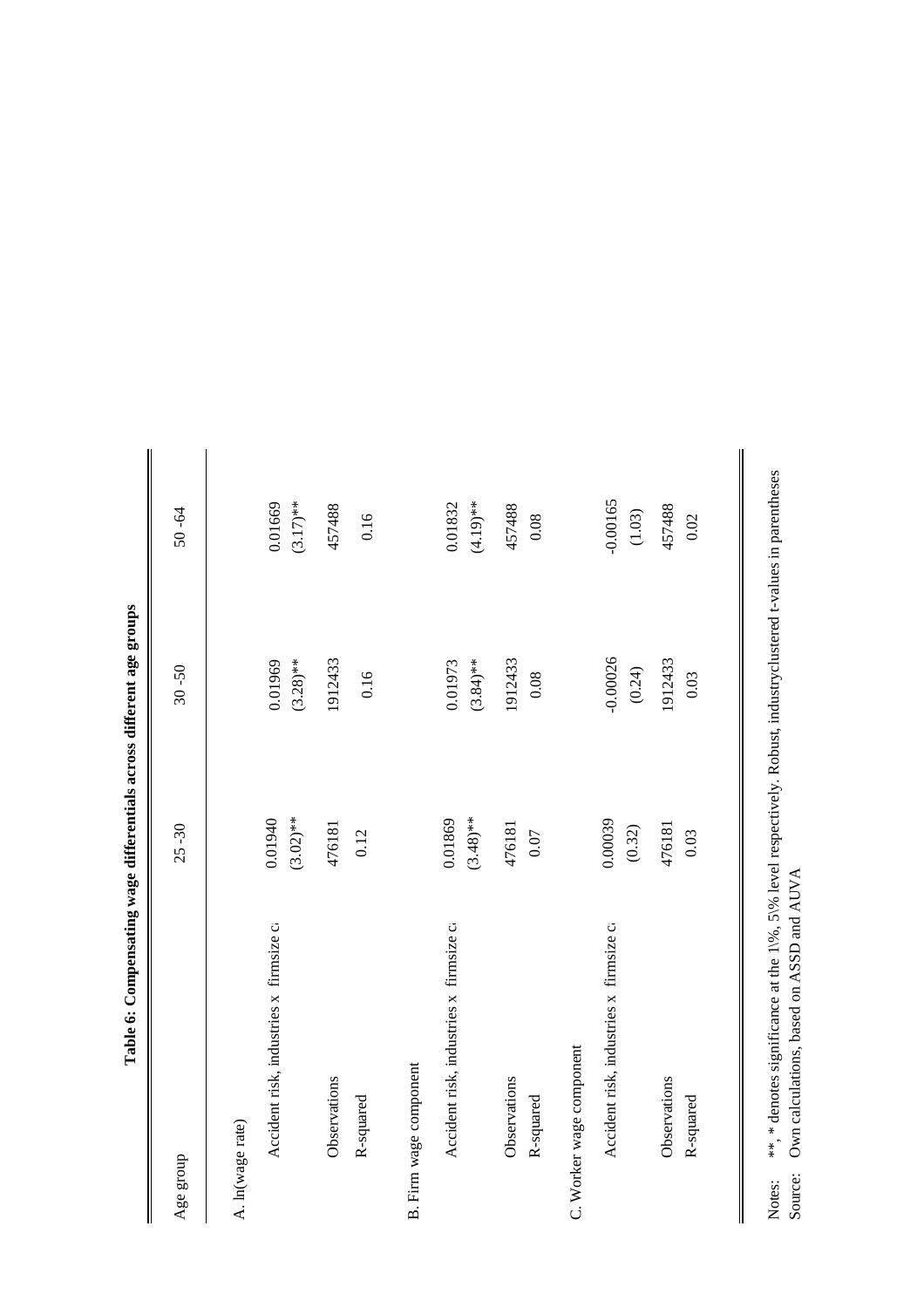| ו<br>ו                                                                                                                                                                                                                                                                                                                                                |
|-------------------------------------------------------------------------------------------------------------------------------------------------------------------------------------------------------------------------------------------------------------------------------------------------------------------------------------------------------|
| ֖֖֪ׅ֪֪ׅ֚֚֚֚֚֚֚֚֚֚֬֝֝֝֝֝֝                                                                                                                                                                                                                                                                                                                              |
| ļ<br>1                                                                                                                                                                                                                                                                                                                                                |
| <br> <br> <br> <br> <br>                                                                                                                                                                                                                                                                                                                              |
|                                                                                                                                                                                                                                                                                                                                                       |
| i<br>China<br>China<br>China<br>China<br>China<br>China<br>China<br>China<br>China<br>China<br>China<br>China<br>China<br>China<br>China<br>China<br>China<br>China<br>China<br>China<br>China<br>China<br>China<br>China<br>China<br>China<br>China<br>China<br>China<br>China<br>China<br>China<br>China<br>China<br>China<br>China<br>Ch<br>i<br>0 |
| i<br>$\frac{1}{1}$                                                                                                                                                                                                                                                                                                                                    |
|                                                                                                                                                                                                                                                                                                                                                       |

I

| A. In(wage rate)                       |                |                |                |             |
|----------------------------------------|----------------|----------------|----------------|-------------|
| Accident risk.                         | 0.0192         | 0.0179         | 0.0124         | 0.0178      |
| industries x firmsize cat              | $(3.23)$ **    | $(4.50)**$     | $(2.53)*$      | $(4.64)*$   |
| R-squared                              | 0.15           | 0.26           | 0.20           | 0.27        |
| B. Firm wage component                 |                |                |                |             |
| Accident risk, industries x firmsize c | 0.0194         | 0.0169         | 0.0137         | 0.0166      |
|                                        | $(3.87)$ **    | $(5.07)$ **    | $(3.33)$ **    | $(5.20)$ ** |
| R-squared                              | 0.08           | 0.21           | 0.15           | 0.22        |
| C. Worker wage component               |                |                |                |             |
| Accident risk, industries x firmsize c | $-0.0004$      | 0.0010         | $-0.0015$      | 0.0012      |
|                                        | (0.31)         | (0.93)         | (1.35)         | (1.15)      |
| R-squared                              | 0.03           | 0.05           | 0.03           | 0.05        |
| Industry dumies                        | $\overline{Q}$ | YES            | $\frac{1}{2}$  | YES         |
| In(firmsize) included                  | $\overline{Q}$ | $\overline{Q}$ | YES            | YES         |
| Region dummies                         | $\overline{Q}$ | $\overline{Q}$ | $\overline{Q}$ | YES         |
|                                        |                |                |                |             |

Notes: Source: \*\*, \* denotes significance at the 1\%, 5\% level respectively. Robust, industryclustered t-values in parentheses Own calculations, based on ASSD and AUVA